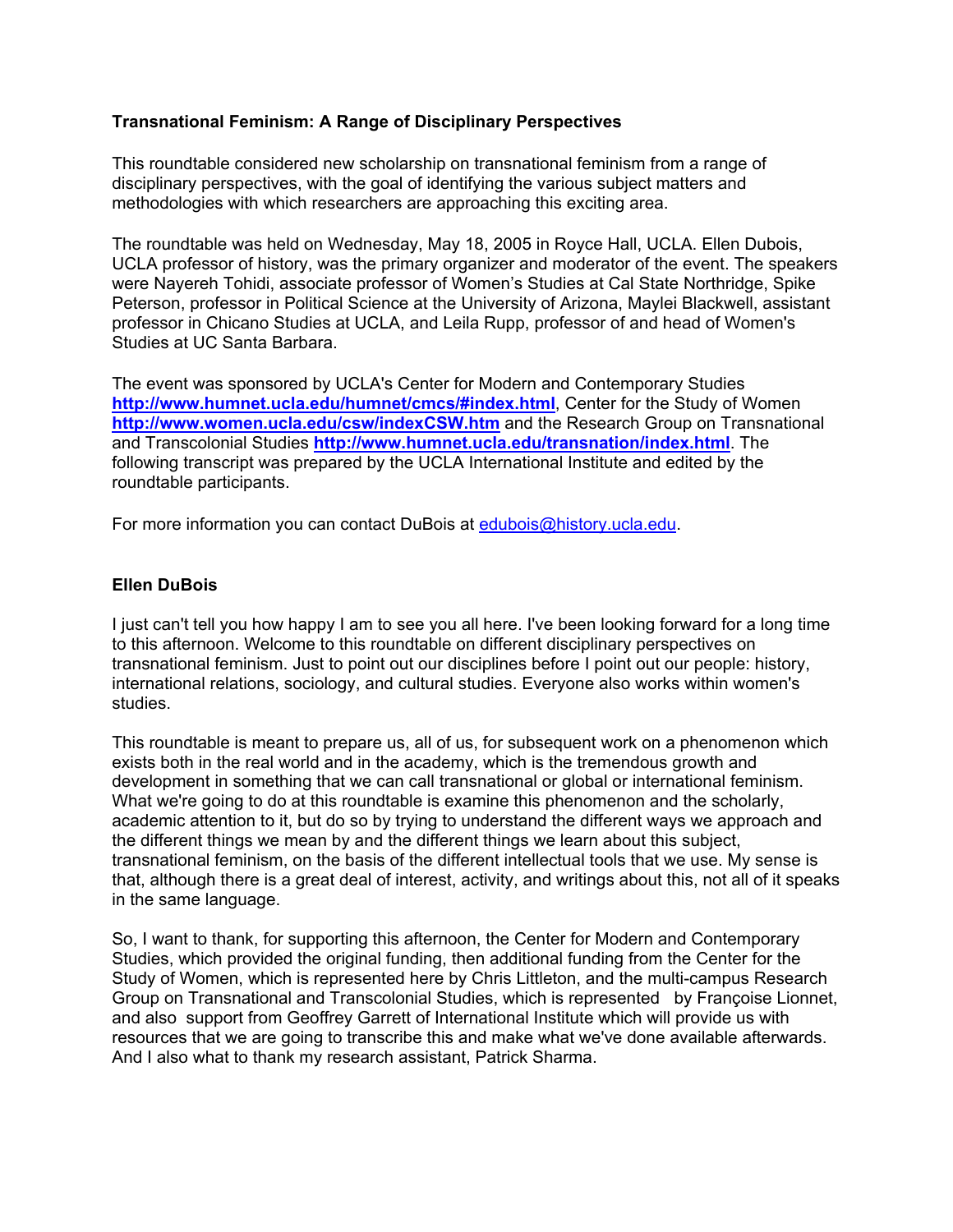I am going to introduce the people in the order in which we'll meet them, and then tell you what we're going to talk about and how we are going to proceed.

Our first speaker will be **Nayereh Tohidi**, who is an associate professor of Women's Studies at Cal State Northridge and presently directing a new program in Islamic community studies. She earned her MA and PhD degrees from University of Illinois at Urbana-Champaign and also earned a bachelors of science in Sociology and Educational Psychology from Tehran University. She particularly wants us to know that she's been awarded a Balzan-Keddie fellowship, named after our colleague Nikki Keddie who's sitting in the back here, for the academic year 2005- 2006, which will place her at UCLA to work on a book project, *Democracy, Feminism, and Women's Movement in Iran: The Global-Local Interplay,* and she'll be teaching in Women's Studies so we'll have her for the whole year, which is great.

Our second speaker will be **Spike Peterson**, possessor of the greatest name in Women's Studies. She's a professor in Political Science at the University of Arizona and also works a great deal with Women's Studies, Comparative Culture and Literature Studies, and the Center for Latin American Studies and International Studies. She is the co-author with Anne Runyan of *Global Gender Issues* and her most recent book is *A Critical Rewriting of Global Political Economy: Reproductive, Productive and Virtual Economies.*

Our third speaker is our own **Maylei Blackwell**, who is an assistant professor in Chicano Studies, which is about to become a department on Tuesday, correct? [applause] She has her PhD in Sociology from Santa Cruz. Actually, Maylei, I've got two different titles of dissertations -did you do two dissertations?

**Maylei Blackwell:** Well, some people would say that, but my PhD is from History of Consciousness.

Oh, ok. So why don't you say the name of it?

**Blackwell:** I received my PhD in 2000 -- it's "Underlying Geographies of Difference: Mapping Multiple Feminist Insurgencies and Transnational Public Cultures in the Americas."

She's the author of "Contested Histories: La Hijas de Cuautéhmoc/Chicana Feminisms and Print Culture in the Chicano Movement 1968-1973" in a book called *Chicana Feminisms: A Critical Reader.*

And our fourth speaker is **Leila Rupp** who, after some number of years as a professor of History at Ohio State University and as the founding and longtime editor of the *Journal of Women's History*, has happily come to us in Southern California and is now professor of and head of Women's Studies at UC Santa Barbara. She is the author of several influential books in a wide range of areas: *A Desired Past: A Short History of Same-Sex Love in America*, her very important history of American feminism in the middle of the 20th century, *Survival in the Doldrums*, and the book which brought her to this subject, *Worlds of Women: The Making of an International Women's Movement*.

Nayereh, I forgot to say all of your books and here they are: She is the co-editor with Jane Bayes of an important collection called *Globalization, Gender and Religion* and the co-editor with Herbert Bodman of *Women in Muslim Societies: Diversity within Unity* and author of many articles on feminism in Iran, including "The International Connections of the Women's Movement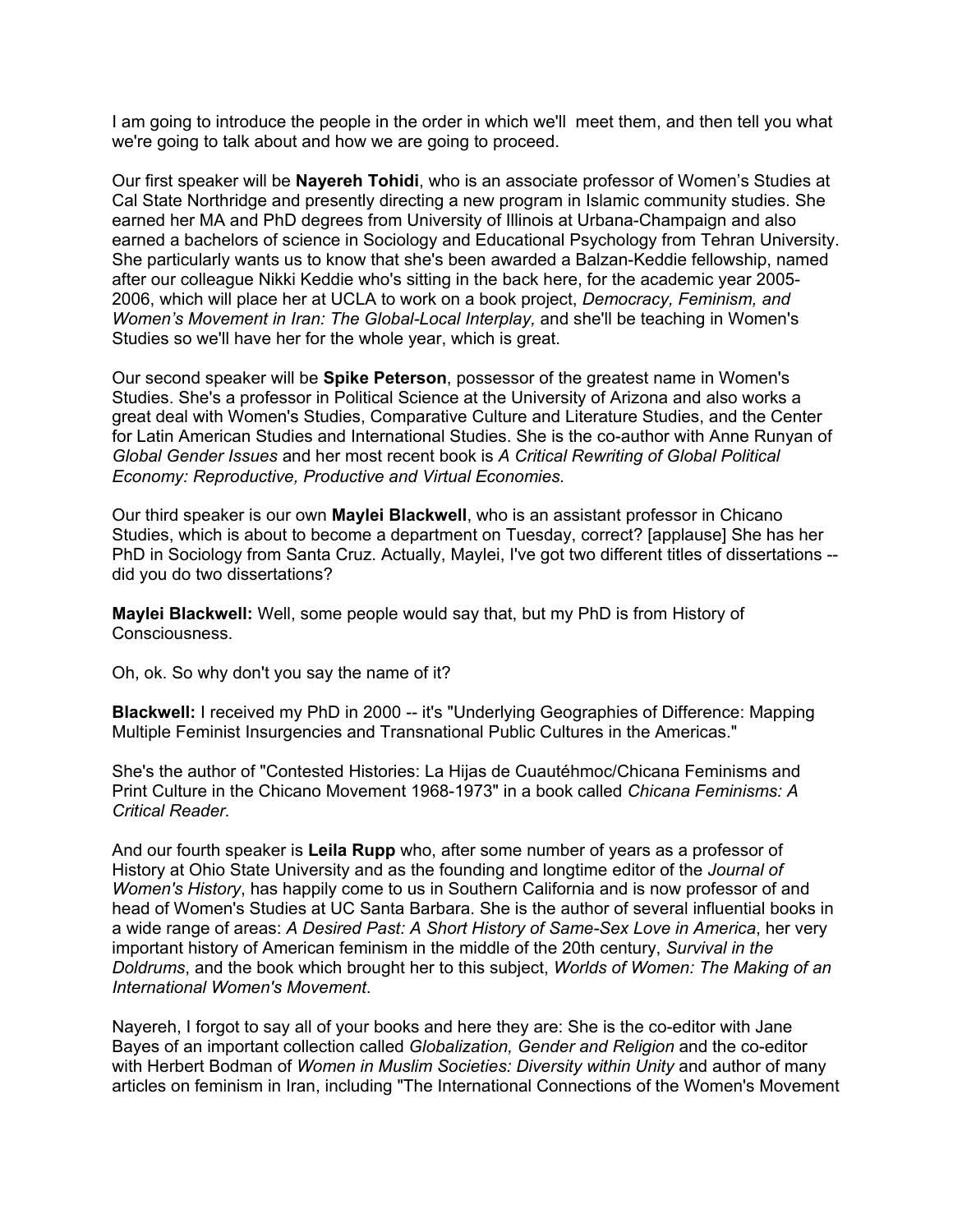in Iran" in Nikki Keddie and Rudi Matthee's book, *Iran and the Surrounding World* and many other articles.

So, these are our four speakers.

So let me just give you a tiny little bit of other information and then we will proceed. Our plan is for each of the speakers to speak for 10 minutes on a set of subjects that I'll lay out to you, then to have us go around here at the table for about 15 to 20 minutes, and then to have you speak and ask questions to further advance our discussion. Okay? And we're going from 4 to a little before 6 -- Nayereh has to somehow make her way over to the other side of the mountains by 7. But we have a wonderful reception, so stay.

Here are the three areas that we decided that all people would address themselves to, from the perspectives of our separate intellectual traditions.

Number one: In your discipline what do we know about transnational feminism? What do we need to know?

Number two: In your discipline, what are the methodology and approach used to examine this subject? And in particular, how does your discipline pay attention to the interconnectedness of race, gender, class, and nation?

Third: From your disciplinary perspective, what is the relationship between an emerging body of scholarship and the current international feminist movement? What kinds of knowledge and political practices does the scholarship in your discipline enable and what kinds of knowledge and political practices does it not reflect or encourage?

So these are the three subjects and with that all said, we'll begin with Nayereh.

#### **Nayereh Tohidi**

Hello everybody. Thank you Ellen and thank you all these centers that have sponsored this roundtable. Ellen especially went through a lot of troubles to get us together and find the right time, workable for all of us. It's really a pleasure to see you all and especially meet Leila Rupp for the first time and I'm really proud to be sitting next to my former student whom I hadn't seen for a long time and she just emailed me and said, "Do you know who I am?" and she's now in the same panel with me and I'm very proud of her. She hasn't changed, except that she had long hair then. This was, maybe. 10 years ago,

I begin with the first question, meaning, "In your discipline what do we know about transnational feminism? What do we particularly need to know?" And I will focus on my women's studies as an interdisciplinary field and my training in social sciences, specifically sociology.

In order first to define it, or at least say what I understand about transnational feminism based on what I have been reading and also doing as a transnational feminist myself, I'd like to first explain how we distinguish this transnational feminism from other similar trends or concepts within feminist movements. For example, I distinguish that from international feminism because we, in the feminist movement, have had international feminism from almost the beginning of feminism and the women's movement. We had -- from the early twentieth century after the expansion of the feminist discourse and especially first wave feminism –- organizations like Women's International League for Peace and Freedom, the International Alliance of Women,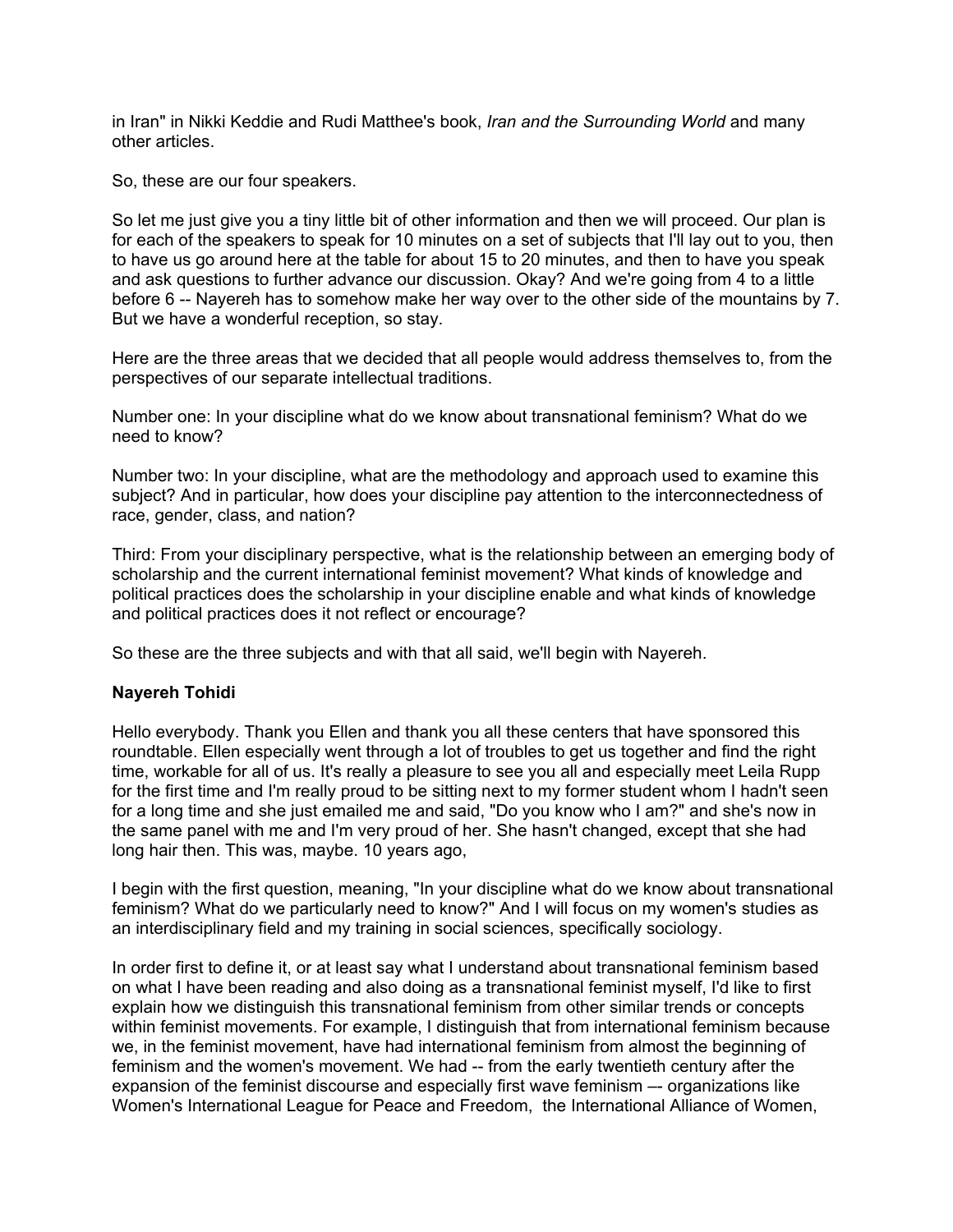the International Council of Women, the Young Woman's Christian Association, and so forth - that were organizational manifestations of first wave feminism and its regional or international expansion during the early 20th century.

And we also had the emergence of international socialist women's movements within the Second International in Europe, and also we had, in the third-world countries, women's movements, especially in Asia, which were closely associated with socialist, or nationalist and anti-colonial national liberation movements. They also had international ties and regional bases.

So therefore, international feminism, or feminist internationalism, is not new. It has been there. But I want to argue that transnational feminism is more recent and is more directly connected to the processes of globalization. And several facts, socioeconomic and socio-demographic changes at both the local national levels and international levels, have contributed to the emergence of transnational feminist networks in the mid-1908s and early-1990s, which have these networks and which grow out of international women's movement, have also produced their theoretical debates. In other words, the academic and theoretical dimension of these networks is what we call transnational feminism and the debate around it has taken place especially within postcolonial feminist studies. ®

The most important change at the local and national levels has been the growth in the size and quality of the new middle class and working class women in different countries. Declining fertility rates, thanks to better control women have gained over their bodies and sexualities, has contributed to educational attainment, gainful employment, unionization, civic engagement, consciousness raising and social networking among women. Thanks to the theoretical and research contributions of second wave feminism, exposing the gendered nature and masculinist orientation of nationalism and nation-state projects, disillusionment with maledominated socialism and socialist movement, and confrontation with religious politics, especially Islamic fundamentalism, have all contributed to this emergence of transnational feminism.

Feminist criticism about the male biases within the projects of nationalism, development, and modernization that compromise women's rights and women's opportunities and also women's movements, coincided with the rapidly penetrating processes of globalization. Global mass culture, the diminishing power of the nation state and national borders, the new liberal economic policies, especially the decline of the welfare state, the emergence and expansion of new communication technology, the Internet in particular, and the United Nations regional, national and world conferences on women all paved the way to the emergence of transnational feminism. These transnational feminist networks.have distinguishable characteristics from international feminist networks from the early decades of the 20th century. And if time allows we will discuss those differences.

So, to summarize it, as my colleague and friend Val Moghadam has done in her new book on *Globalizing Women* in both demographic changes and the growth of a so-called critical mass of educated, employed, mobile, and politically conscious women around the world, economic crisis, Reaganism, Thatcherism, and the decline of the welfare state, feminization of poverty, and the growing religious politics, especially Islamic fundamentalism, and finally, as a I said, the UN Decade for Women, the theoretical debates within development studies -- WIN/GAD paradigm and so forth -- all have contributed to the concept and also practice of transnational feminism.<sup>1</sup>

<sup>&</sup>lt;sup>1</sup> Valentine Moghadam, Globalizing Women: Transnational Feminist Networks (Baltimore: Johns Hopkins University Press, 2005.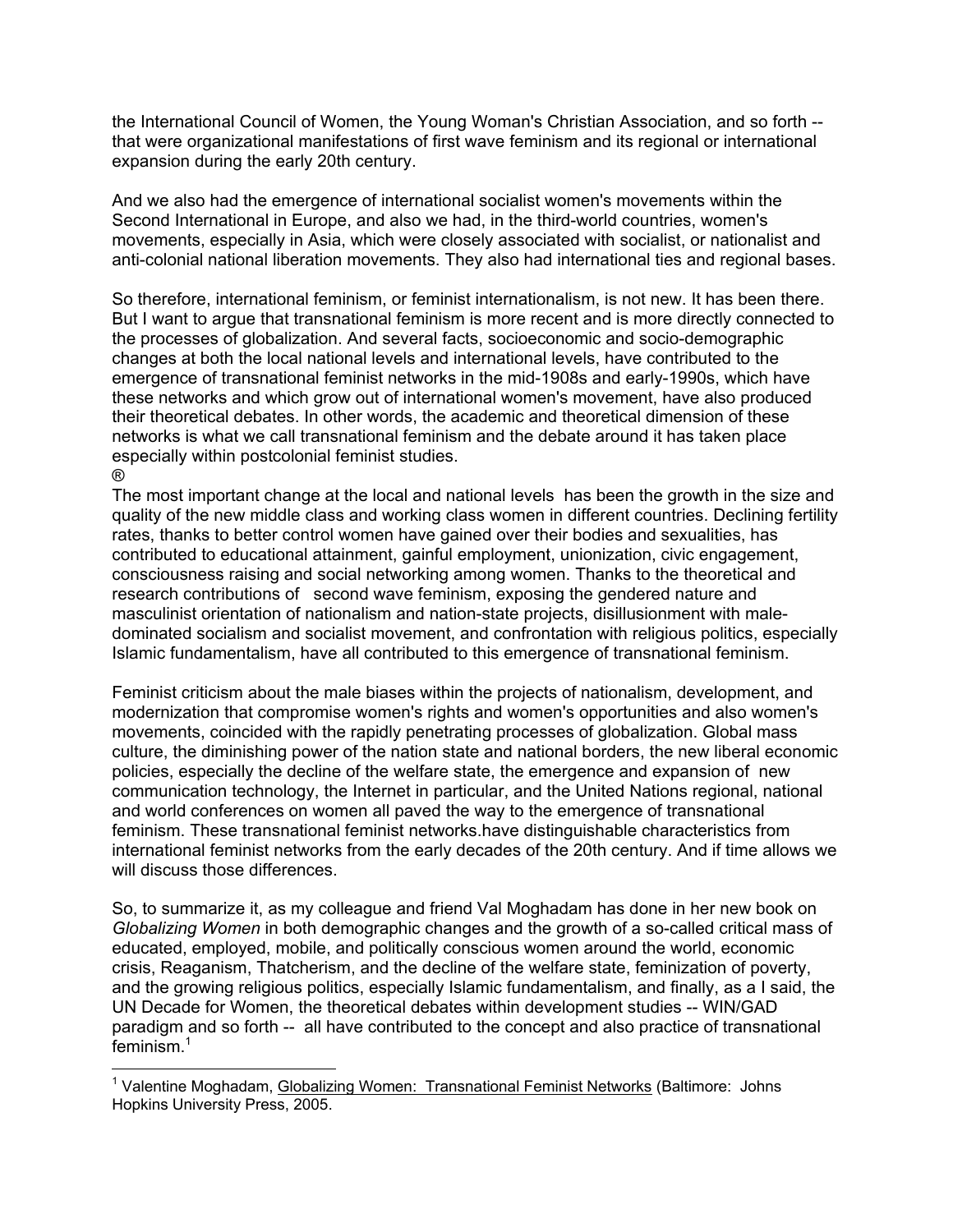Also I want to make a distinction between transnational feminism and the concept of global sisterhood and I would say that transnational feminism is kind of an outgrowth of a global sisterhood concept. As someone who has been myself actively participating in the UN sponsored world conferences, I have noticed how feminists have moved from the notion of global sisterhood to transnational feminism and what conceptual and theoretical and practical differences exist there. Because, as you remember, global sisterhood was a concept coined by American feminist Robin Morgan in 1980s, I believe, after especially her book, she also started an institute called Sisterhood is Global Institute, which was an international network of women working on women's international issues.<sup>2</sup> But the problem with that notion, especially the criticism about its lack of sensitivity or theoretical conceptualization of the issues that divide women -- including race, class, sexuality, nationality -- made the concept rather utopian and romantic. So many people have abandoned that concept and today it's not used much.

People realized the problems with that concept through increasing contacts between women of the north and the south. Thanks to the UN sponsored conferences, especially during their preparatory conferences, regional conferences, women from different countries, different classes, different races, different sexual orientations and nationalities came together and there were lots of debates during these conferences starting with the first women's decade between 1975 and 1995 -- a conference in Copenhagen and in Mexico City and then in Nairobi and then in Beijing and we just recently had the Beijing plus ten conference in New –York. All these conferences decreased both the conceptual gap and misunderstandings between women from the global south and the global north and thanks to the contributions of third-world women and women of color within the Western context, the issues, the diversity, the multiplicity of feminism was better understood and also women learned to politicize women's issues beyond their national borders.

So women's movements became more internationalized and also their diversity was better appreciated and the intersectionality of gender with sexuality, with class and race was better understood and appreciated. So that is why the concept of transnational feminism offers the desirability and possibility of a political solidarity of feminists across the globe that transcends class, race, sexuality and national boundaries. This is the definition that my colleague, Breny Mendoza, proposes in her critique of transnational feminism. $3<sup>3</sup>$ 

But there are still lots of challenges and criticisms about this ntoin of transnational feminism, which lead me actually to the second and third question that Ellen proposed. Whether, for example, because of the diverse connotations of "transnational feminism" this concept is still left rather unclear. Especially the "transnational" of the transnational feminism. What do we really mean by transnational? For example, is the transnational of transnational feminism what feminists do in global conferences and in cyberspace? Or should we call that global feminism to differentiate it from transnational feminism? Charlotte Bunch, for example, defines global feminism as the spread of feminism around the globe, the feminist global networking that takes place around the UN agenda, and what she perceives as the universality of the feminist struggle around the world in the commonality of our opposition to male domination, discrimination, and violence. So that's a kind of definition of global feminism. But is transnational feminism really that? Or Chandra Mohanty points instead to our shared or common context of struggle due to

<sup>&</sup>lt;sup>2</sup> Robin Morgan, ed., <u>Sisterhood is Global: The International Women's Movement Anthology</u> (New York: Doubleday, 1984).

<sup>3</sup> Breny Mendoza Transnational Feminisms in Question. *Feminist Theory* 3, 3: 295-314.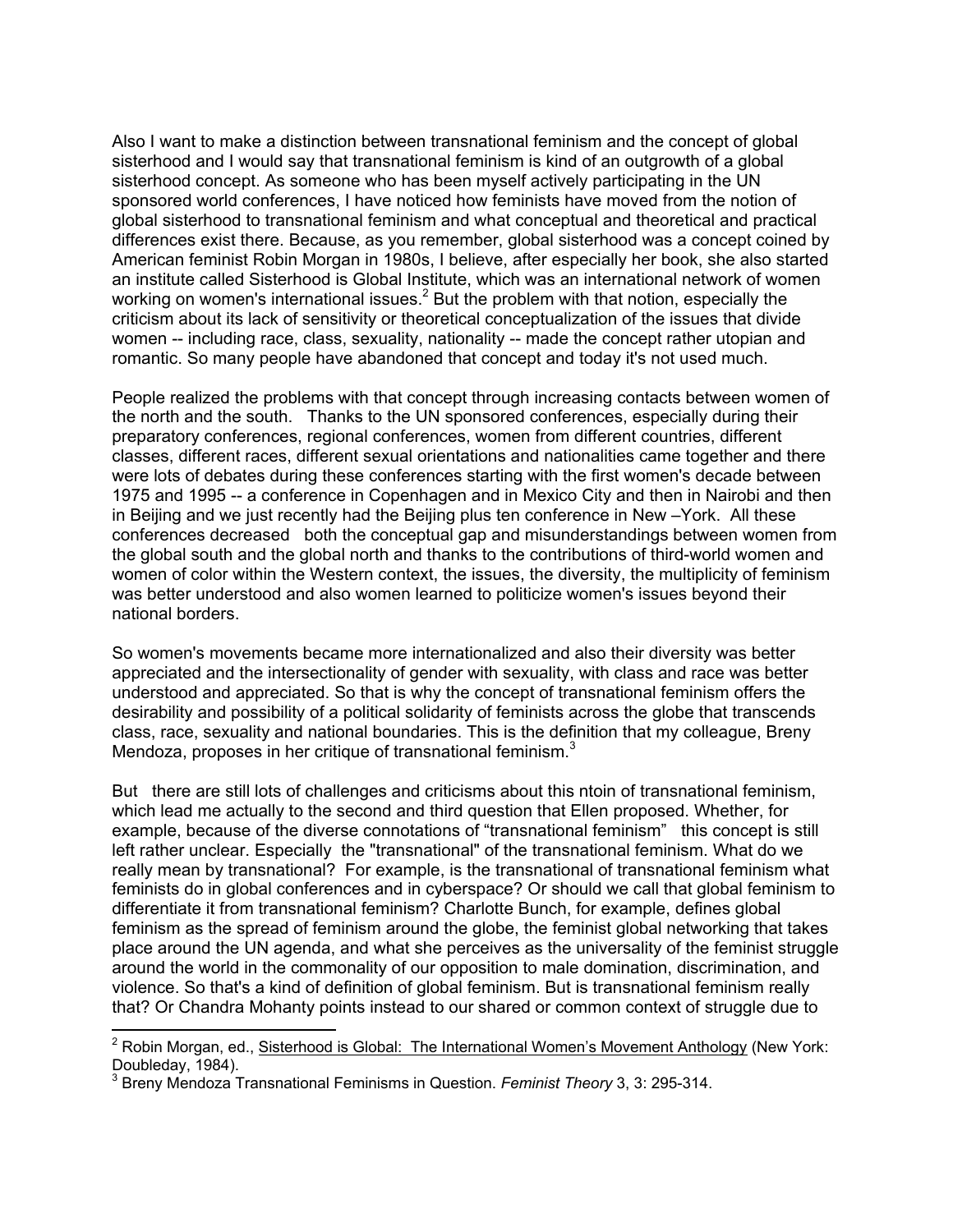common exploitation and domination across the north-south divide that allows for a transnational solidarity.<sup>4</sup>

Practically, which is what I am more interested in, is what some feminists such as Inderpal Grewal and Caren Kaplan, prefer to call transnational feminism forms of alliance, subversion, and complicity operating in a privileged in-between space where asymmetries and inequalities between women can be acknowledges, sustained, nevertheless to be critically deconstructed.<sup>5</sup>

Transnational feminism is an attempt to construct a virtual imagined, transnational community of diverse social movements in a way that some feminists see as, again, utopian (see Mendoza). In this process the transnational or global appears to gain precedence over the local. The global, especially cyberspace and global media, become the privileged space to inflict political meanings and strategies. Locations and places almost evaporate as an essential context of political struggle and economic surplus production. The struggles and priorities of those women who do not have access to the Internet or transnational networks become neglected or get overshadowed by the mostly English-speaking, better educated and socio-economically more privileged women who can travel, who can go to these conferences, who have access to cyberspace, who can communicate with each other, and so forth. So those are the problems, practical problems of transnational feminism, despite all the strengths and contributions that it has been making.

So in conclusion I will say that, at least based on my own experience with transnational feminism, I still put emphasis on contextualization of feminist theorization and feminist practice and feminist struggle. Rather than grand theories and abstract or utopian notions, as stressed by Leila Rupp and Verta Taylor Simona Sharoni, <sup>6</sup>the significance of coalition building across borders as well as locally and nationally-oriented struggles, beyond ideological differences around specific concrete practical agendas, have been more practical and useful as far as I know for especially third-world women.

And examples of transnational feminist networks that have been made around these specific agendas and concrete issues are plenty. You can, for example, refer to Women Living Under Muslim Laws as a transnational feminist network, who have been specifically working on women's rights in the Muslim context. DAWN (Development Alternatives with Women for a New Era), WIDE (Women in Development Europe, WEDO,(Women's Environment and Development Organization), and SIGI (Sisterhood is Global Institute)which, despite all its shortcomings, is still maybe considered a transnational feminist network, and there are others that I don't have time to talk about.

So I would conclude that feminism and sisterhood is not global, nor is it local. Women's solidarity has to be negotiated with each specific context.<sup>7</sup>

- $\overline{a}$  $4$  On Mohanty, Chandra, see for example: "Women Workers and Capitalist Scripts:
- Ideologies of Domination, Common Interests, and the Politics of Solidarity,"

Colonial Legacies, Democratic Futures. New York: Rutledge, 1997.

<sup>5</sup> Grewal and Kaplan, eds., An Introduction to Women's Studies: Gender in a Transnational World

(Boston: McGraw-Hill, 2002).<br><sup>6</sup> Rupp, Leila J. and Verta Taylor. "Forging Feminist Identity in an

International Movement: A Collective Identity Approach to Twentieth Century Feminism." Signs: Journal of Women in Culture and Society, vol. 24, no. 21,

1999: 363-386.

pp. 3-29 in M.J. Alexander and C.T. Mohanty (Eds) Feminist Genealogies,

<sup>&</sup>lt;sup>7</sup> Sharoni, Simona. "Gender, Conflict, and Peacebuilding: A Critical Overview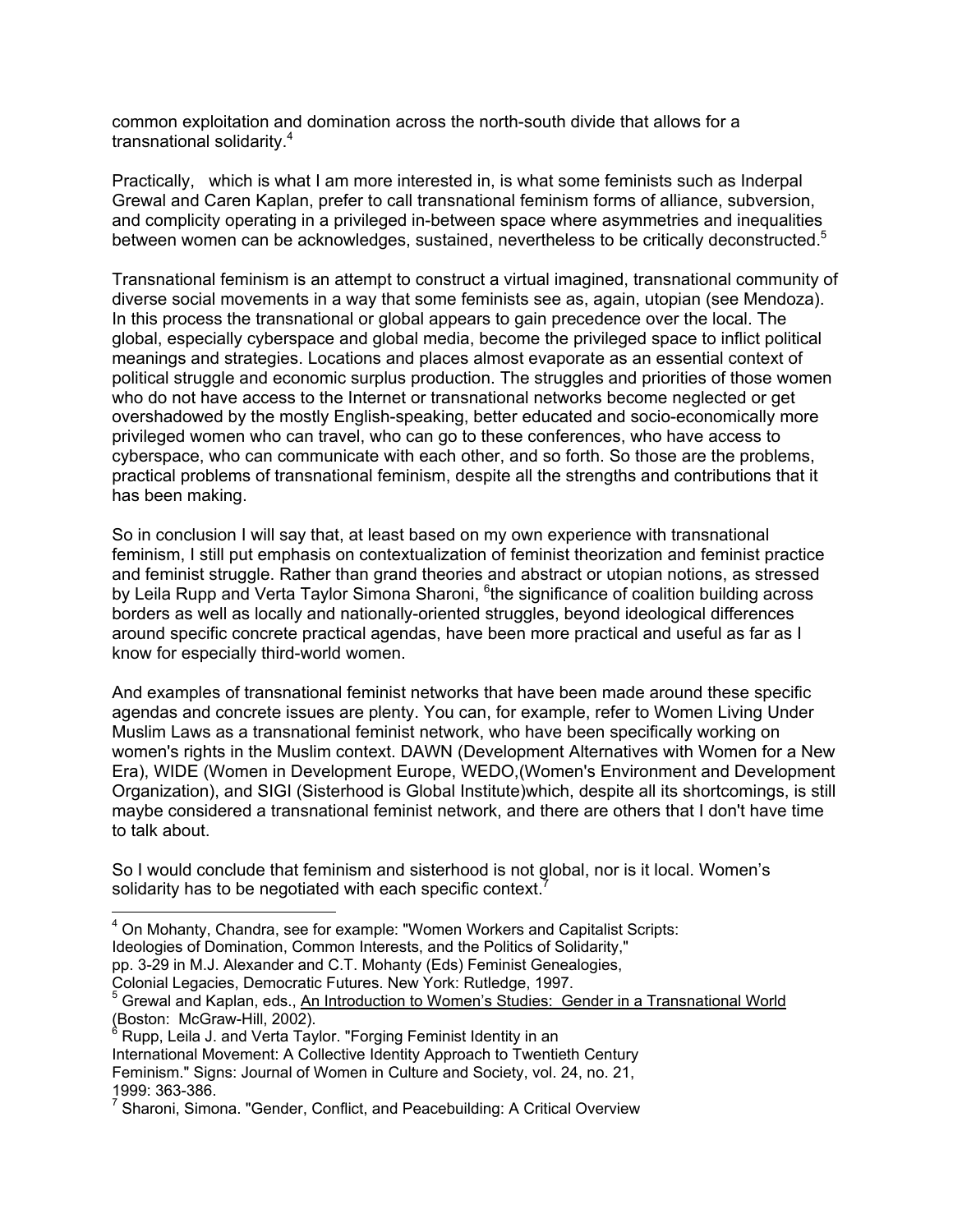# Thank you very much.[applause]

Or maybe I should say it is both local and global, the interplay of both. [laughter]

#### **Spike Peterson**

 $\overline{a}$ 

I do want to thank especially Ellen and everyone else who is responsible for gathering us together today, and all of you being here on an otherwise pleasanter day outside, perhaps.

I find it intriguing to be asked what my discipline thinks about anything feminist, since my discipline has been characterized as international relations, in which case there really very little going on in the mainstream of international relations that has anything to do with transnational feminism or any number of methodological orientations that I happen to subscribe to. So in terms of international relations, I would say in regards to the questions that Ellen posed, that there is very little going on aside from the obvious particular perspective of international relations to be addressing issues of globalization, which of course the discipline makes some attempt to do primarily from more militaristic, if you will, and conventional questions and issues of inquiry focused on security. These can be very pertinent to feminists and other critical investigations for what is going in regard to social movements and the need for them, but there is very little attention from the mainstream to those specifically feminist issues in international relations.

The other possible disciplinary location is political science, the only thing I will say about that is in so far as there are really exciting intellectually innovative feminist theorists in political science they tend to, I would say, identify their theoretical scale and scope with the more territorially based nation state, and even though clearly we are moving beyond that in a variety of ways, there is still a tendency to think in terms of the societal organizational space of the nation as opposed to what is clearly transgressed by developments in neoliberal capitalism at the global level.

Methodologically, again international relations is like the discipline of economics; there is not very much going on outside of, at best, an 'add women and stir' or 'add critique and stir' way of addressing the issues. So I don't think that the disciplines actually offer very much in the way of transnational feminism. I don't actually think that there are many in the mainstream of international relations or economics who would resonate with any area of inquiry regarded as transnational feminisms. I'm not even sure that transnational is translating very well in international relations or economics!

What do I then think are some of the issues that should be brought to the table in regards to the workshop that Ellen has organized here? Nayereh has saved me from having to frame the progression, or development away from the notion of sisterhood as global (understood as more 'add woman and stir' in the sense that we have an identity politics of women that assumes we know what they are and that they respond to the address of a particular location or identity) to that of transnational or international feminism -- transnational being the more contemporary one. And that most of the critical and important developments in regard to theorizing, conceptualizing the intersection of race, class, ethnicity, culture and national hierarchy come out of postcolonial feminist critiques that have made it very clear the difficulty and problems Nayereh introduced

of Theory and Practice." Paper presented at Conference on Gender in International Relations at the University of Southern California, February 2-3, 2001.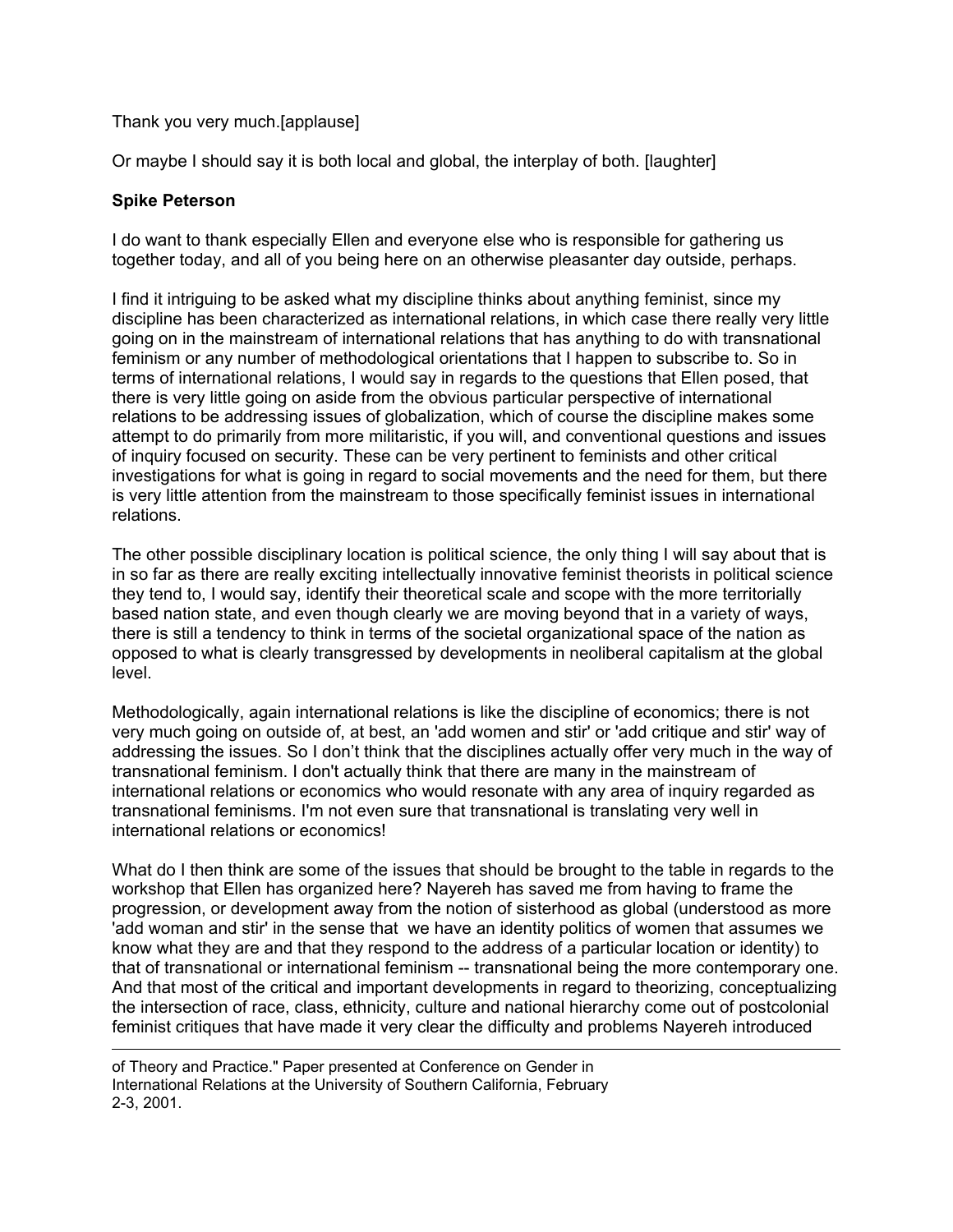already in regard to who are we speaking of, what is this movement, who does it represent. So I won't have to go into those.

There are clearly important developments in regard to moving away from that more simplistic essentializing position to one that is a more complex and contested story in regard to the intersection of a variety of hierarchies as well as a transversal politics -- the idea that we are moving across nations and not just assuming these national territorial bases. But what is pointed out in the various articles that I read as well in the early efforts of transnational feminism is that we have proceeded less far or less successfully in regard to what this means for the actual practice or practices of solidarity around "feminist issues." And what does it mean given the deep and painful divides in regard to class, economic issues, imperialism, colonialism, racism, and different ethnic hierarchies to act in any kind of cooperative and effective practical sense with regard to the issues on the table in the face of neoliberal globalization.

So my recent work is primarily out of global political economy and because of that particular location I feel very strongly the importance of the insights from postcolonial feminism in regard to criticizing global capitalism especially in its neoliberal mode,. The latter ostensively separates the state from markets, gives markets freer reign -- but actually it mobilizes states to support markets in particular ways, especially those that favor corporate capitalism and states remove themselves only from the delivery of public welfare and collective well-being..

Given the trends of neoliberal globalization, there is an absolute need, as far as I'm concerned, for a comprehensive critique of capitalism as a growth-oriented and unregulated juggernaut - that we just have to go along with this because that's the way it is and that there is no other alternative -- is something critical movements have to effectively counter. And this means engaging the very difficult terrain of criticizing economics. Precisely because there is so little critique coming out of the mainstream of economics, this adds considerably to the assignment and the project for those of us who want to grasp the larger picture of what's going on in regard to transnational, local and national activities.

So, first of all, I think that transnational feminisms -- as I'm sure all of us would agree -- have to be interdisciplinary, cross-disciplinary, or even meta-disciplinary. You know, to dump some of the baggage of these disciplines and to move beyond them into recognizing the transversal relations and the overlaps among them and their mutual constitution. Also that it must involve a critique of capitalism, which is one of the criticisms] from postcolonial and cultural studies perspective. The easy criticism of cultural studies is that it is too cultural ; in fact, in international relations and economics that's a move that should be welcomed -- to become more cultural - because we have so completely ignored that which is associated with the cultural. Whether cultural studies and postcolonial studies go too far in the other direction and let a critique of capitalism drop out of their analysis, I think depends on the particulars of the analyst that one is examining or the analysis that is being produced.

Certainly the attention to how ethnicity, cultural, race, gender, sexualities, and national location intersect in complicating particular practices are things that have to be within our lens if we are going to have solidarity around particular transnational feminist objectives, programs, policies, and activities. So I think that from my perspective one productive way to reorient our thinking is away from identity attribution of who we are to notions of agency and practice and solidarity around what are we doing, what can we do, what might we do, what might be appropriate, productive, applicable in particular situations and in the context of the multiple hierarchies that cause oppression and that are related to a lack of privilege throughout the planet.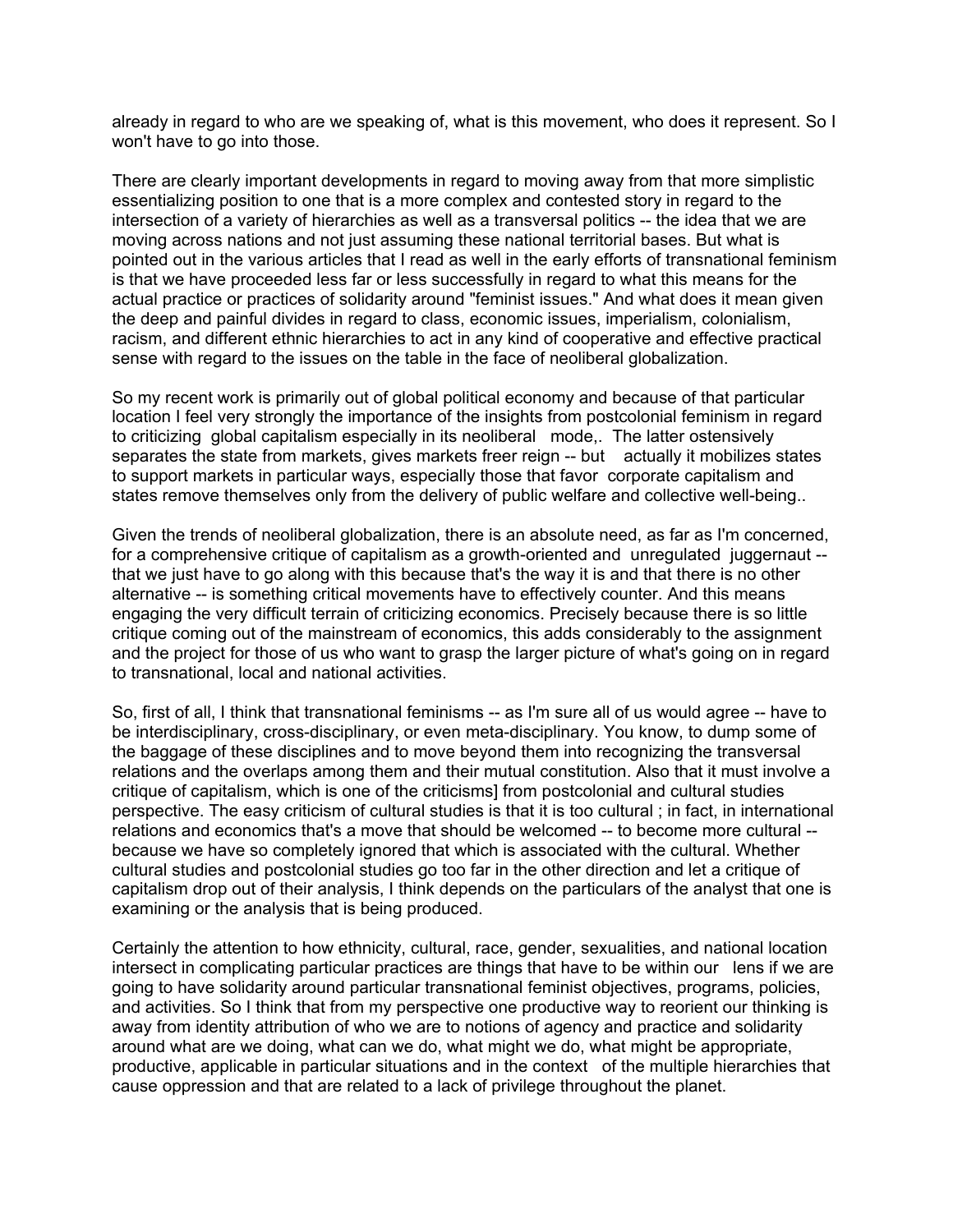To me, one of the absences identified in the articles that both Nayereh and I researched (by Breny Mendoza and Val Moghadam ; Peter Waterman also has a review recently that is rather scathing is that transnational feminism, international feminist work has still failed to deliver anything in regard to a basis for solidarity on the ground, that the differences that continue to exist undermine the rather romanticized notion that we have all figured out something here and lets just get on with it. That is one way in which we can conceptualize but we need an analytical perspective that addresses the material, the structural, the concrete, the practical, the economistic and the productivist orientations of globalization that generate inequalities and problematize solidarity.

At the same time including and embedding those with the culturaland the more conceptual aspects, is to think about feminization itself as denigration. So we've moved away from women as a category to feminization as a process, to the attribution of characteristics associated with femininity or the feminine, whether that is being too sexual, too naive, too childlike, too irrational, too emotional, unable to take care of oneself -- those characteristics that have been, for a long time, especially in the West, but not exclusively in Western discourse, associated with the feminine -- that allow it to be devalued, devalorized. Particularly economically, so that we have migrant labor, those things associadted with women's work -- which is obviously not just women, but those things associated with women's work -- service activities that are devalued, not deemed worthy of requiring good wage, or any wage at all, that are inseparable from the material conditions in which people of minority status, migrant status, and women themselves find themselves located in the political economy. So I'm suggesting that if we take the notion of feminization as denigration we can begin to identify and specify a number of ways in which material practices are inseparable from discursive practices that devalue those identities, those bodies, those work activities, those activities more generally, those cultural phenomena -- that are characterized as feminine. What is devalued in dominant gendered and heteronormative discourse is inseparable from the material conditions that Zillah Eisenstein refers to as "capitalist racialized partirarchy."

That's where I think we can begin, in some way, to try to tackle very complex issue -- it doesn't resolve them; it's just one among a number of starting points to rethink transnational feminism both materially and discursively. [applause] $8<sup>8</sup>$ 

 $\overline{a}$ 8 Peterson's comments draw from the following readings: Antrobus, Peggy. 2004. *The Global Women's Movement: Origins, Issues and Strategies*. London: Zed Books; Basu, Amrita. 1995. *The Challenge of Local Feminisms: Women's Movements in Global Perspective*. Boulder, CO: Westview Press; Brah, Avtar. 1991. Questions of Difference and International Feminism. In *Out of the Margins*, ed. Jane Aaron and Sylvia Walby. London: Falmer Press. Pp. 168-176; Brenner, Johanna. 2003; Transnational Feminist and the Struggle for Global Justice. *New Politics* (New York) 9, 2; Bulbeck, Chilla. 1988. *One World Women's Movement*. London: Pluto; Bulbeck, Chilla. 1998. *Re-Orienting Western Feminisms: Women's Diversity in a Postcolonial World*. Cambridge: Cambridge University Press; Dean, Jodi, ed. 1997. *Feminism and the New Democracy: Re-siting the Political*. London: Sage.

Eisenstein, Zillah R. 2004. *Against Empire: Feminisms, Racisms, and the West*. London: Zed Books. Kaplan, Caren. 1992. The Politics of Location as Transnational Feminist Practice. In *Scattered Hegemonies*, ed. Inderpal Grewal and Caren Kaplan. Minneapolis: University of Minnesota. Pp. 137-152.; Kaplan, Caren, Norma Alarcon, and Minoo Moallem, eds. 1999. *Between Woman and Nation: Nationalisms, Transnational Feminisms, and the State*. Durham and London: Duke University Press; Mackie, Vera. 2001. The Language of Globalization: Transnationality and Feminism. *International Feminist Journal of Politics* 3, 2 (August): 180-206; Moghadam, Valentine M. 2000. Review Essay: Globalization, Collective Action and Social Theory. *Sociological Forum* 15, 4: 721-725; Moghadam, Valentine M. 2000. Transnational Feminist Networks: Collective Action in an Era of Globalization. *International Sociology* 15, 1: 57-85; Naples, Nancy and Manisha Desai, eds. 2002. *Women's Activism*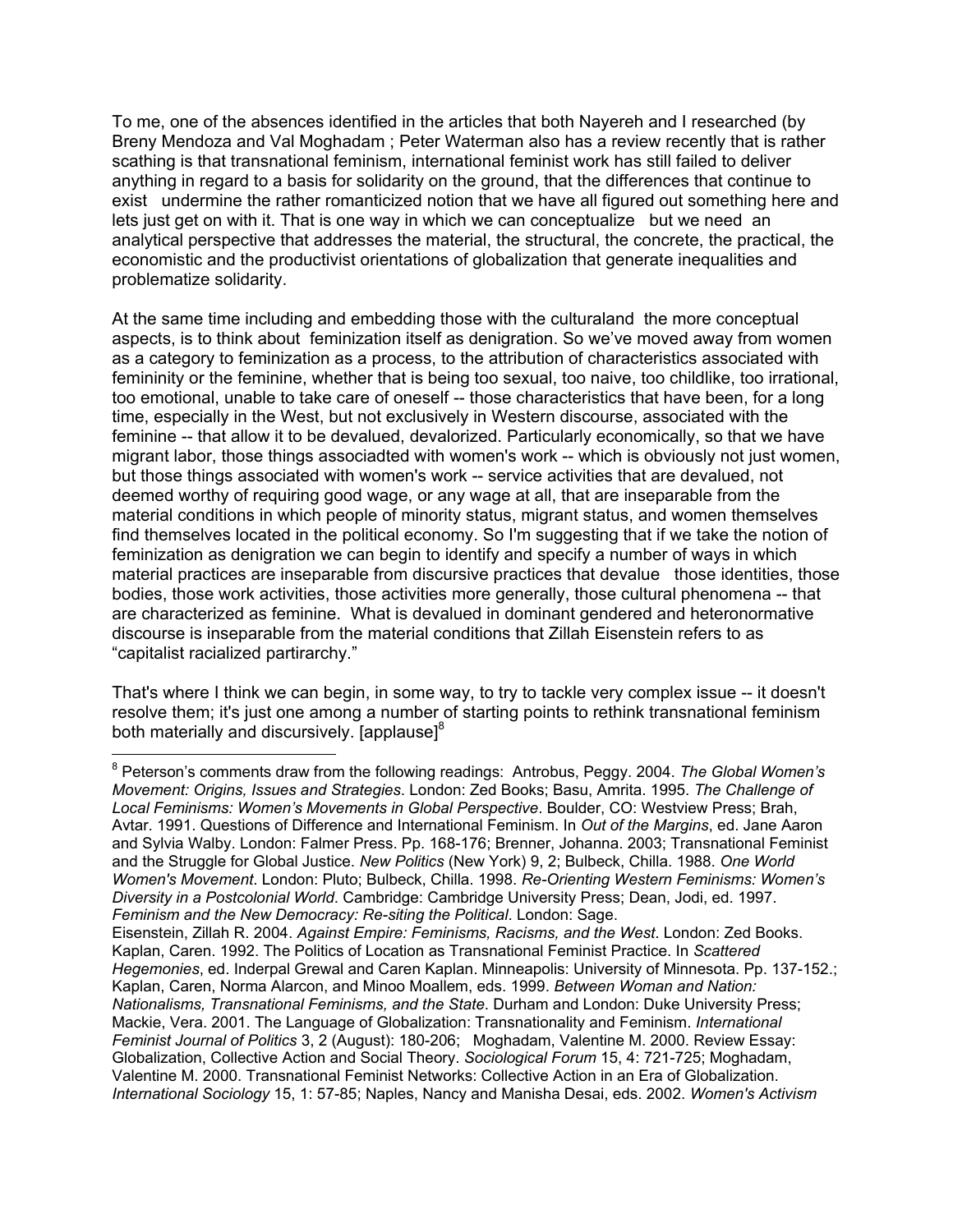#### **Maylei Blackwell**

 $\overline{a}$ 

Ok, I didn't realize I was being set up as a cultural studies scholar … that's ok, I'm like uh-oh. [laughter]

So to try to situate myself a little bit -- let me just situate what my research is on and then how I am speaking as a person who is active in transnational feminist circles. I'm a social movement scholar more or less; I work on women of color social movements in the U.S. and I also work in Latin America extensively on the questions of race and sexuality in transnational women's organizing. I've written on the Latin American Feminist Encuentros, and the role of race in lesbian organizing. I work with indigenous women's movements in Mexico. And I bridge three interdisciplinary fields, so when we were talking about disciplines I'm like, well, I can't really go back to -- I'm trained as a historian but I haven't really been there in a long time -- they're like my distant cousins or something -- so I want to try to speak to the three interdisciplinary fields as my disciplinary formations, lessons I think we can take from those disciplines and places I'd want to challenge those disciplines to move a little bit further. And that would be in Chicana and Chicano studies, Latin American studies, and women's studies.

And then just to speak to some of my observations that come from being in different activist and political positions -- currently I am a board member of the International Gay and Lesbian Human Rights Commission so a lot of my thinking around human rights work in the UN revolves around some of that work and also I participate actively in the Continental Network of Indigenous Women.

So, the first question was what do we know about transnational feminisms and what do we need to know? Every question was so big, I was like, 'Oh my gosh' -- so I'm just going to ground it in some things I've been thinking about, some things in my research. I feel like we're getting from a lot of historians and other scholars a deeper knowledge of earlier transnational feminisms, of feminist projects and also a deeper understanding of how this moment of global capital flows of people, cultures, technologies, this stage of global capitalism in general has facilitated new possibilities and challenges of transnational organizing for women.

What I want to do is try to ground my comments in women of color feminism, linking women of color feminism in the U.S. to other kinds of Latin American women's organizing that I work in, as a way to make a bridge that isn't often made. And that's between area studies and ethnic studies, between postcolonial theory and women of color theory; so I'm going to try to walk that bridge and not fall off of it. But I might lose some people, I might lose myself.

Like the conceptualization of borders that the late poet, intellectual Gloria Anzaldua wrote about, I feel like transnational feminisms are spaces of conflict, of contradiction, of contact in which women, women of color, and other marginalized actors, have transformed discourses and spaces that exclude them, i.e. human rights discourse or the space of the U.N., into spaces of possibility and collaboration. But those transformations haven't excluded the notion that those

*and Globalization : Linking Local Struggles and Transnational Politics.* New York: Routledge; Ricciutelli, Luciana, Angela Miles and Margaret H. McFadden, eds. 2005. *Feminist Politics, Activism and Vision*. London: Zed Books; Schulman, Barbara. 2004. Effective Organizing in Terrible Times: The Strategic Value of Human Rights for Transnational Anti-Racist Feminisms. *Meridians* 4, 2: 102-107; Walter, Lynn. 2003. Bridges, Chasms, and Common Ground: Multicultural and Transnational Feminism. *Feminist Collections* 25, 1 (Fall).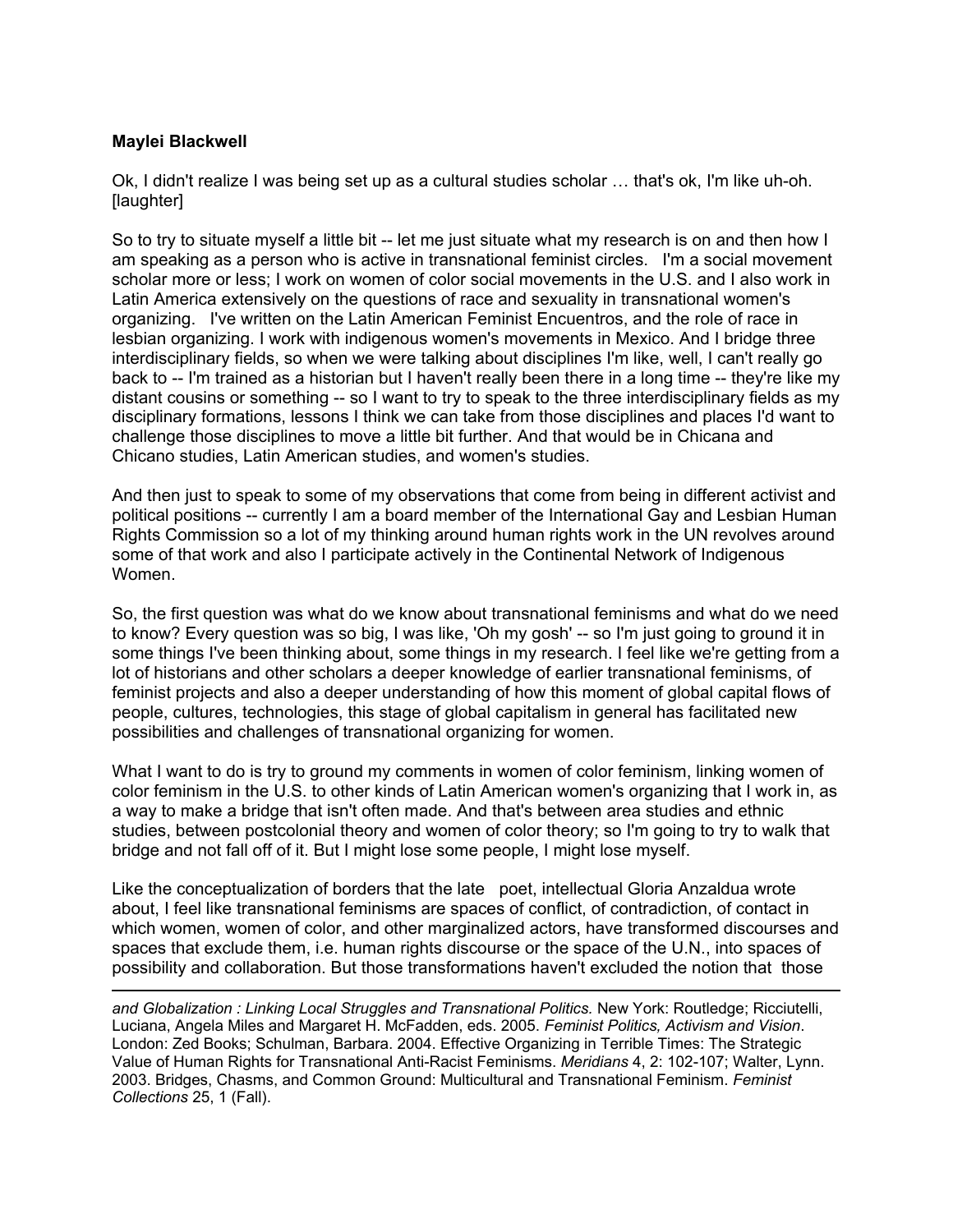spaces still exclude them or erase them, that there aren't limitations there. I think some the lessons that we take from Gloria Anzaldua is that we transform notions like borders, like spaces of translation and feminist contact, but they're still fraught with violence as well as possibility. And we have to hold all those pieces together.

So to give you an example of some the research I've been doing accompanying the indigenous women's movement in Mexico, what I've seen about what we need to know about transnational feminism is that there are incredibly complex navigations going on among social movement actors and scholars of social movements in transnational feminisms. So before when we used to say, "Human rights discourse, that's kind of a westernized discourse. It's based on the individual rational man," what I'm seeing is a real complex cooptation and transformation of forms of international discourse. And I'm also seeing really complex navigations of multiple scales of power, so when indigenous women feel blocked at the local level, they work at the national level. When they are getting blocked at the national level of their organizing they move to the transnational network that they're building. When they get blocked in the UN Permanent Forum on Indigenous Issues, they move back to the transnational. So they weave in and out of those different, multiple scales of power to try to leverage new spaces, new discourses, new identities, new solidarities. So that's what I'm noticing is these really complex navigations created by both constriction of those scales as well as new spaces that keep opening up.

But another thing that I'm noticing that's been a little bit tricky is the navigation of the limitations of what we'll call rights discourse, and this is in Latin America where the state has largely been ignoring indigenous women's organizing or lesbian rights, for that matter. But increasingly under pressure by international financial institutions or investors, they're making symbolic gestures or selectively co-opting movement discourses.

So the national indigenous women's movement in Mexico is discovering that the only strategy that they can work on is a way to center their autonomy, their demands on the practice of rights and the practice of autonomy, rather than waiting for the state to grant them autonomy. And this is an interesting development in the field that I'm working in because the scholarship in both women's movements and indigenous movements in Latin America have been doing this careful work of analyzing the impact of transnational organizing in the context of the twin challenge that we're look at -- which is NGO-ization, increasing institutionalization of social movements, and neoliberalism.

In the context of neoliberalism, I'm not just talking about this global economic structure that's been referred to as a set of economic policies and practices, but actually state cooption, or kind of a neoliberal state strategy of selectively co-opting indigenous demands or women's demands and then codifying them. And so people are having to figure out how, under the World Bank , in order to look good to the IMF or whatever, they have to, there is a gender discourse. So a lot of movement people are trying to make the distinction between real feminist demands and feminist work and being strategic and kind of the work that happens around what are called gender technocrats. We don't just need a gendered agenda. We need to still be able to control what is a feminist agenda.

So I'm seeing a lot of these really complex navigations and negotiations. And then I'm also looking at a more complex analysis by scholars of -- first, there was kind of a more celebratory tone of the possibilities and challenges of so-called global civil society, in which myself and several other scholars who work in social movement organizing saw how these spaces were actually fraught with unequal power relationships and exclusions along some lengths that have been already talked about -- class, sexuality, race, gender. And how when we talk about who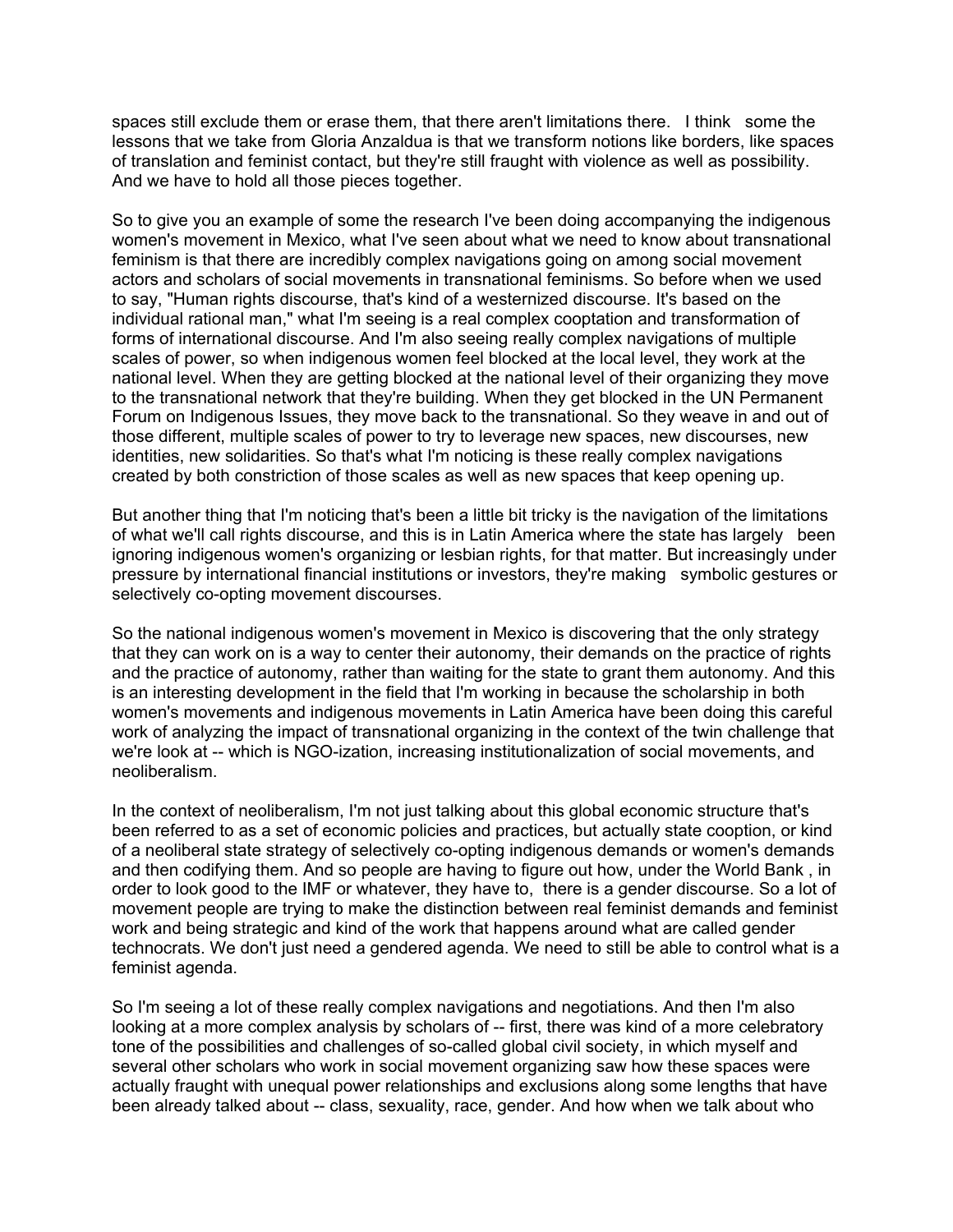can participate in NGOs, who has access to the international arena, that we have to remember that as much as those are spaces or possibilities of liberation, they're also spaces where power operates. So that what's in a layer of analysis that people had.

But then on the other hand I think that we're tempering more pessimistic views that we saw, maybe about five years ago, that all social movement sectors are just dominated by NGOs and it's completely institutionalized and that's the end of transnational feminism. So we've seen that too and so I think that led to is that I think people were actually looking for authentically local representations of indigenous women or actors themselves instead of realizing that local folks, local are actors always already in global flows. So I think what that meant is that people couldn't walk around trying to look for the authentic other or the authentic local. People had to understand that these were navigations that social movement actors were already making and we could talk about that -- some of you are looking at me like, "What are you talking about?"

So what I've noticed is more complex navigation by social movement actors but also more complex navigation by scholars who try to map out how discourses are flowing, how people have co-opted them and reinscribed them and then put them out in the world. And then also some more critical analysis on actually where spaces of power are operating and how we can keep being critical of them.

Within women's studies and feminist studies, I think we're also seeing the -- well, the way I see transnational feminism taught is that transnational processes and even transnational feminisms are seen as something that occurs outside of the U.S. and so I think what Chicana and Chicano studies can introduce -- if we put those two in collaboration together -- is that transnational processes are transforming Chicana and Chicano communities at an extremely rapid pace. Transnational processes like immigration, feminization of labor, feminization of immigration -- all these processes are truly transforming communities to be transnational communities, to have transnational families. We're looking at highly gendered practices of transnational motherhood and new forms of political organizing. So I think some of the work that I've been doing around women of color, feminist historiography -- what've I've been learning and taking the tools of learning between the contradictions of these two fields, women's studies and Chicana and Chicano studies, is that we have to figure out a way to position ourselves as already globalized actors and part of a transnational flow as well.

So the way I'm doing this in some of the women of color work that I'm doing, I'm trying to historicize the formation of women of color political identities. People look at it as an anti-racist critique of second wave women's liberation movement organizing or an anti-sexist critique of nationalist models of liberation or civil rights movement. But what's dropped out there is this internationalist impulse that was really at the founding base of U.S. women of color or U.S. thirdworld women organizing. What I'm thinking about there is how we need to look at how transnational discourses like third-world solidarity become localized. So not just how we position ourselves in the U.S. as having transnational flows, not just from north to south, but outside of the U.S. flowing out, but how they flowed in to transform us. So if we look at U.S. third-world women as a political formation that kind of led to women of color as a political identity, we can see that that's a process of transnational identity, transnational solidarity in reverse because that's really the glue that helped us understand ourselves as a gendered formation and a racial formation.

So I think that those are some of the way that these fields can start speaking to each other so that we understand there's alternative, grassroots histories of transnational organizing in the U.S. that helps us link the way that shrinkages in state services or what's impacting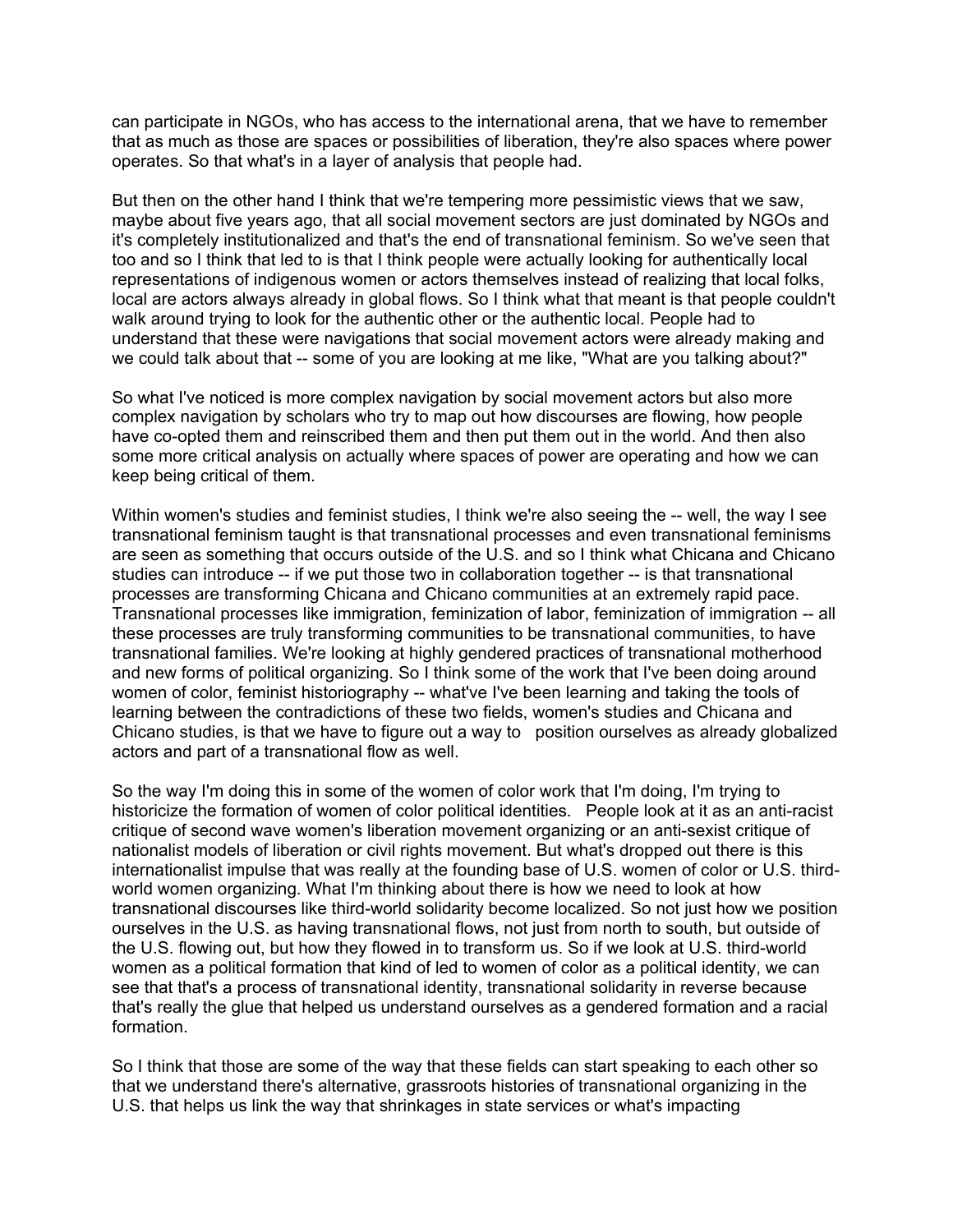communities of color and women of color here in the U.S. is part of the process of globalization. And so I think what one of our main challenges intellectually and politically is trying to connect that disconnect, where we think what's happening here in the U.S. is totally separate from what's happening as part of neoliberal economic global restructuring in so-called third world places. But if you look at it, global economic restructuring is happening to all communities but differently, so we need to look at bridging models that actually make those connections. So I've been doing that in my teaching and research.

I think as far as methodologies, it's introducing new methodologies that make us have to work on the multiple sides of these flows, so not just how we're flowing out and creating new solidarities, but how third world solidarity in the 1960s and 70s, which had its problems, organizations like the third world women's alliance, or radical women's groups used those discourses to organize themselves as women of color, to try to understand themselves as actors who were situated in a global sense of solidarity together. And so in some ways that's really the glue, trying to understand that we're looking at transnationalism or reverse or the localization of transnational discourses I think has been important to think about methodologically in our fields.

And then I think the transformation of these fields and their proper boundaries are in crisis. So area studies has realized that its a construct of the Cold War, and it's starting to realize that people in Latin American studies are doing U.S.-Latino studies, Chicano-Latino scholars are realizing they're doing Latin American studies now. So some of the boundaries of what used to be more distinct have started to shift because people are trying to remap what used to be more nationalist frameworks. Especially in Chicana and Chicano studies -- there is some conflict and shifting uncomfortably, but trying to make the paradigm shift from nationalist paradigms to paradigms that really have the agility to understand globalization and their impact on our communities and then the complex forms of organization that are happening. In several of my classes we have the Binational Oaxacan Indigenous Front come to speak -- they're one of the only political organizations that organize along the migrant stream. So thinking about how new political formations are happening under globalization, new communities because of technology -- I don't think we had this sense before that we had transnational communities, transnational families. So I'm noticing that that's challenging our methodology and even the boundaries between our disciplines.

And then last was the question, what are transnational feminist theories presenting to us as possibilities and also obscuring? And I guess one critique that I have of the way that we're understanding transnational feminism and women's studies is that it seems like there's a larger gap between transnational feminist theory and transnational feminist practice. And so I'm seeing a somewhat disturbing development that I associate with the work that women of color did for a really long time, for decades, trying to make lived experience in theory as a set of conversations, as theories in the flesh. That was a political and intellectual project. It's somewhat disturbing how I'm starting to see when you go to look at how transnational feminism is being taught, it's being taught almost totally at the abstract and theoretical level. So I'm wondering why we're having this re-establishment of dichotomies between theory and experience that kind of reaffirmed – global north as global and women in the third world and women of color as local -- so it's like these same dichotomies -- it's like, "Wait I've seen these before" -- but they were a decade ago, so what's going on that we keep having these same conversations?

So I guess some of the distinctions in my field too that I am worrying about, in women's studies, is the relationship between postcolonial studies and women of color theory because they're very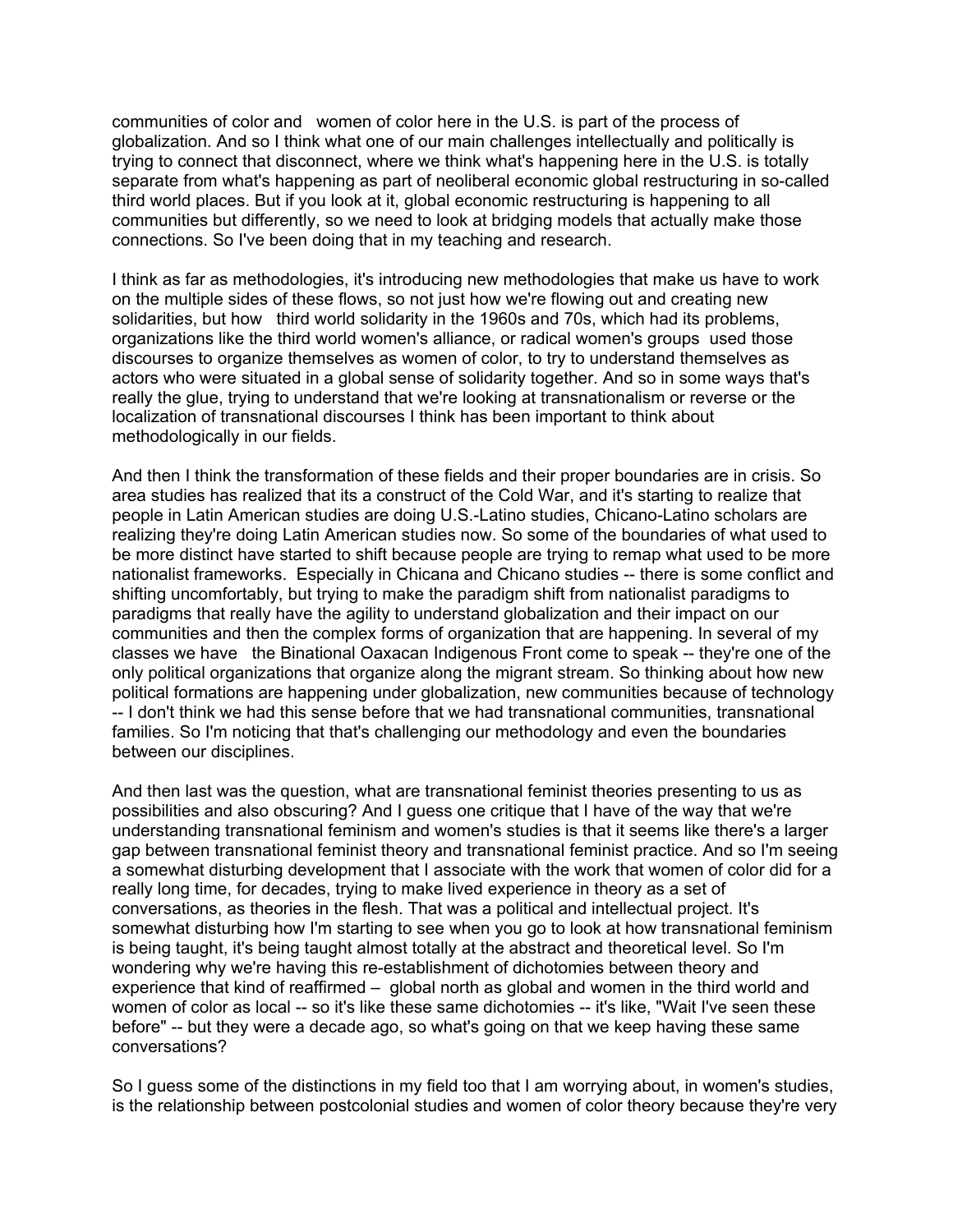interrelated but they're starting to be seen as distinct and separate. I guess the other part is just understanding the complexity of transnationalism in our lived realities, because I think when you do a lot of political work internationally, folks say, "If you guys in the U.S. could just get your stuff together we'd be doing a lot better here." And so I think we're really amiss politically and intellectually if we don't understand how we're positioned globally, how we are transnational actors in our daily lived experience, and how transnational processes are -- you know, like every article of clothing on our backs were deeply implicated and imbricated in these transnational processes of sweat shop labor and our consumption practices and almost every aspect of our lives are transnational -- but we need to be able to get a grip on that analytically, conceptually and politically.

Those are some of thing that I as far as transnationalism and what it is enabling is that it is enabling new possibilities of collaboration. I feel like I'm seeing new forms collaboration between feminist scholars. It's an exciting time to be thinking and writing and researching about interconnecting these large, macro processes of global political economy to daily lived reality. And we're in a really exciting time politically where social movements are already doing this work if we can keep up with them. [applause]

# **Leila Rupp**

Well, it's really unusual as a historian to go last. Usually you have to talk first and set the stage for things. And I have to say that I was -- and I said this to Ellen and I also am grateful to her for bringing us all together here -- that I realized on the way here, driving here suddenly that we should address this from our disciplines that I was going to address it from the discipline of history, which is what I was trained in and what I have done for a very long time but I'm now in women's studies and I could have, in fact, addressed from the perspective of women's studies. So I'm glad that I didn't because this will add something that we haven't heard anything about much so far.

And I thought I would actually start by saying a little bit about how I got involved in doing research on what I have always called the international women's movement because that's what the women in the organizations involved called it -- and I actually would like to have a discussion about the language between global, international, transnational. I realize that there are lots and lots of debates about the use of these different terms. One of the ways that I dealt with it in my own work was simply as writing narrative it gets boring if you say international all the time so I actually tend to use them interchangeably in ways that would really give social scientists the shivers, I think. But the interesting thing is that these organizations were called international and when they talked -- these organizations I studies were technically open to women all over the world, but they were actually made up of European and American women who were. trying to expand the boundaries of their organizations and becoming truly global, that was the term that they used. So just some points about vocabulary.

My own background was in comparative women's history, American and European history, and one of the things I found right away when I was finished graduate school and looking for a job -- I hadn't noticed this before -- the discipline of history is completely structured around the nation state. Even for periods before there was such a thing as the nation state. And so it's one of the reasons that it's very difficult for historians to think about things transnationally.

First of all, it was difficult for me to get a job because I didn't fit into any of the categories, except women's history -- thank God for women's history. But in addition to that there's really very little attention given to transnational relations of any kind. For example, there are no, as far as I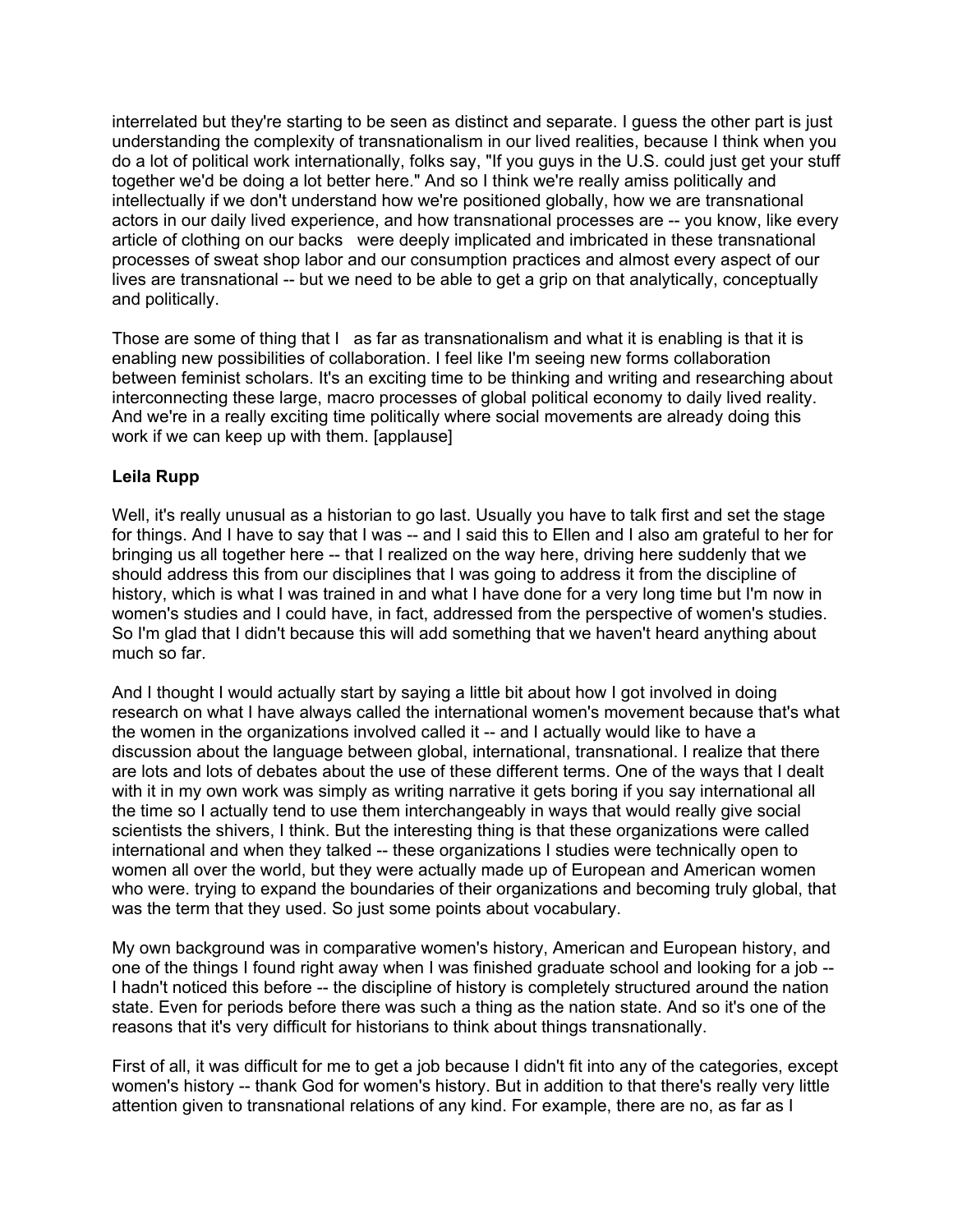know, there are no recent studies of the League of Nations as a transnational organization. An incredibly important topic, that it's just hard to believe nobody has written about since the 1950s. Even the history of what's called international relations -- or diplomatic history or actually now the more progressive term is international history in the field of history -- traditionally it always really dealt with foreign affairs from the perspective of one country. And the people doing this work have now really realized that actually it's better to look at both sides if you're talking about a relationship -- and they're actually learning languages and going to archives in other countries and that's all really good. But that's very new. Foreign relations was always just what the United States did to the rest of the world, primarily. [laughter]

So I had this funny background and I read an article that was in the first edition of the first European women's history textbook, *Becoming Visible*, by a historian named Edith Hurwitz called "The International Sisterhood," which actually goes back to the whole point about the concept of sisterhood and global sisterhood. And it was the first time I had ever heard about the international women's organizations that she was writing about and it was a pretty superficial piece based on not a lot of research but to me it just opened up the whole world to know that there were actually international women's organizations starting in the late 19th century. So that's really how I got involved in doing this. I decided to do a study of the international organizations themselves and I ended up looking at the three major international organizations that were technically open to women from all around the globe, even though they were primarily Euro-American dominated, at least in the beginning. So they started in the late 19th century and I went up through the Second World War and then a lot of things changed after that.

So the question: what do we know about transnational feminism in the field of history? We know about the history of transatlantic connections among women starting in the mid-19th century, Bonnie Anderson has a book called *Joyous Greetings* on what she calls the first international women's movement.<sup>9</sup> My perspective is a much more social movement perspective so I wouldn't call this a movement but it's about transatlantic connections among a group of women who were reading each other's work, responding, meeting, and so on. And actually quite a radical movement that kind of peaked in the revolutionary year of 1848.

And then there's also a book by Margaret McFadden called *Golden Cables of Sympathy* which deals with all sorts of transatlantic connections among women -- not just feminists, but women travelers and all sorts of people.<sup>10</sup> Then there are studies of international organizing. My book in that category as well as a number of other studies of particular organizations: Mineke Bosch on the International Women's Suffrage Association; Ian Tyrell, Australian scholar on the World Women's Christian Temperance Union and some other works of that kind.<sup>11</sup> Also, there is some work on regional organizations, such as the Pan Pacific Women's Association, the Inter-American Commission of Women. And also studies of national participation in international organizing. For example, Margot Badran's book on Egyptian feminism deals really, in a very

<sup>&</sup>lt;sup>9</sup> Bonnie Anderson, *Joyous Greetings: The First International Women's Movement* (New York: Oxford University Press, 2000).

<sup>&</sup>lt;sup>10</sup> Margaret McFadden, *Golden Cables of Sympathy: The Transatlantic Sources of Nineteenth-Century Feminism* (Lexington: University Press of Kentucky, 1999<br><sup>11</sup> Mineke Bosch with Annemarie Kloosterman, *Politics and Friendship: Letters from the International* 

*Woman Suffrage Allliance, 1902-1942* (Columbus: Ohio State University Press, 1990). Mineke Bosch with Annemarie Kloosterman, *Politics and Friendship: Letters from the International Woman Suffrage Allliance, 1902-1942* (Columbus: Ohio State University Press, 1990).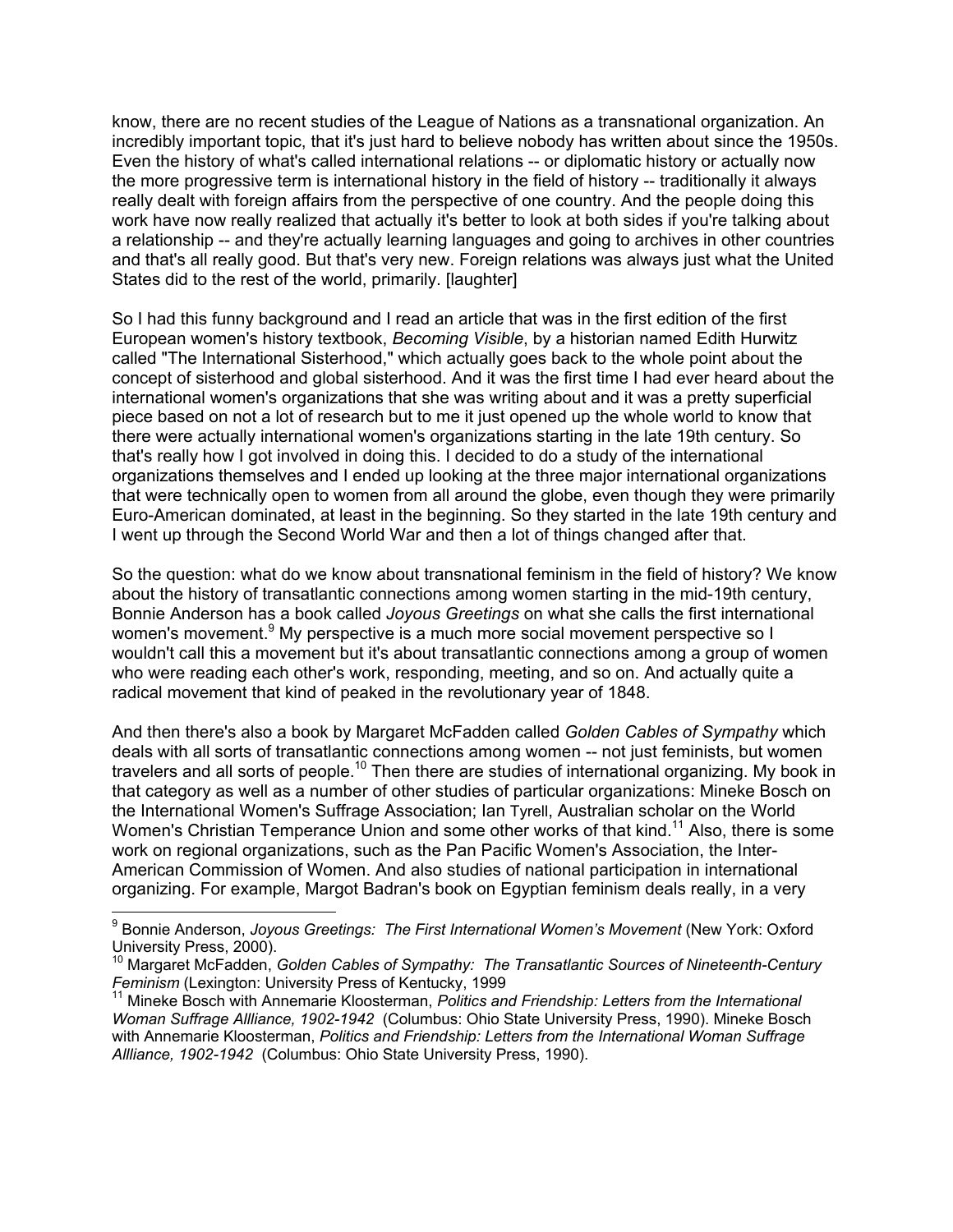important way, with the issues of Egyptian feminists' involvement in the international organizations.<sup>12</sup>

Or national participation from a kind of international or transnational perspective. Antoinette Burton has written about the British women's suffrage movement in connection with the Indian women's suffrage movement, and then gone on to write about other kinds of connections between Indian and British women.<sup>13</sup>

There are also some biographies of women involved in the international women's movement. There's a book about Ransom-Kuti in Nigeria, Mineke Bosch has a new biography only in Dutch at this point of Aletta Jacobs, a very important Dutch feminist involved in the international movement. Then there are comparative histories and actually Ellen's work on suffrage, I would put both in that category and she's looking at the international organizations but really trying to look at suffrage as a transnational phenomenon. And I think that's really important work.<sup>14</sup>

There are also studies of feminist thought in cross-national interaction, so comparative or regional or even broader histories of feminist ideologies. And then there are comparative histories of such things as maternalism, protective legislation -- some work, although this is another direction I think we need to have more on, the trafficking [of] women, for example, that look at things cross-nationally.

So that's kind of what we do know and I've kind of made it sound like a lot but there isn't really that much. It's still a very limited amount of literature that we have, so I think that there's quite a lot that we need to know. We need to know a lot more outside the transatlantic world, and of course one of the problems that we encounter are the problems of languages, of sources, of getting to sources. And so that makes it somewhat difficult. I have a student who wrote her dissertation on interactions between Western and Middle Eastern women in the international women's movement and she learned French and Arabic to do the study, and obviously it took a pretty long time. But that's the kind of work that we really need, where we're really moving outside that Euro-American world.<sup>15</sup>

We also need to know a lot about other kinds of organizations. And I have to say that my focus does tend to be on the organizing rather than sort of transnational feminist thought. But for example, there's a very interesting organization called the Women's International Democratic Federation, which was founded out of the leftist French resistance movement after the Second World War and became a really a Soviet-dominated organization, technically, although I think the women involved in it had their own agendas. It became -- it still is actually, I think -- the largest international women's organization in the world and I one time thought I was going to write a book about this, called *The Women's Cold War*, because what happened is it really competed with the traditional women's organizations around organizing in the third world, and

<sup>&</sup>lt;sup>12</sup> Margot Badran, *Feminists, Islam, and nation: Gender and the making of Modern Egypt* (Princeton: Princeton University Press, 1995).

<sup>&</sup>lt;sup>13</sup> Antoinette Burton, *Burdens of History: British Feminists, Indian Women, and Imperial Culture* (Chapel Hill: University of North Carolina Press, 1994).

<sup>&</sup>lt;sup>14</sup> Cheryl Johnson-Odim and Nina Emma Mba, For Women and the Nation: Funmilayo Ransome-Kuti of *Nigeria* (Urbana: University of Illinois Press, 1997). Ellen Carol DuBois, "Woman Suffrage around the World: Three Phases of Suffragist Internationalism," in *Suffrage and Beyond: International Feminist Perspectives*, edited by Caroline Daley and Melanie Nolan, 252-74 (New York: New York University Press, 1994).

<sup>&</sup>lt;sup>15</sup> Charlotte Weber, "Making Common Cause? Western and Middle Eastern Feminists in the International Women's Movement, 1911-1948," Ohio State University diss., 2003.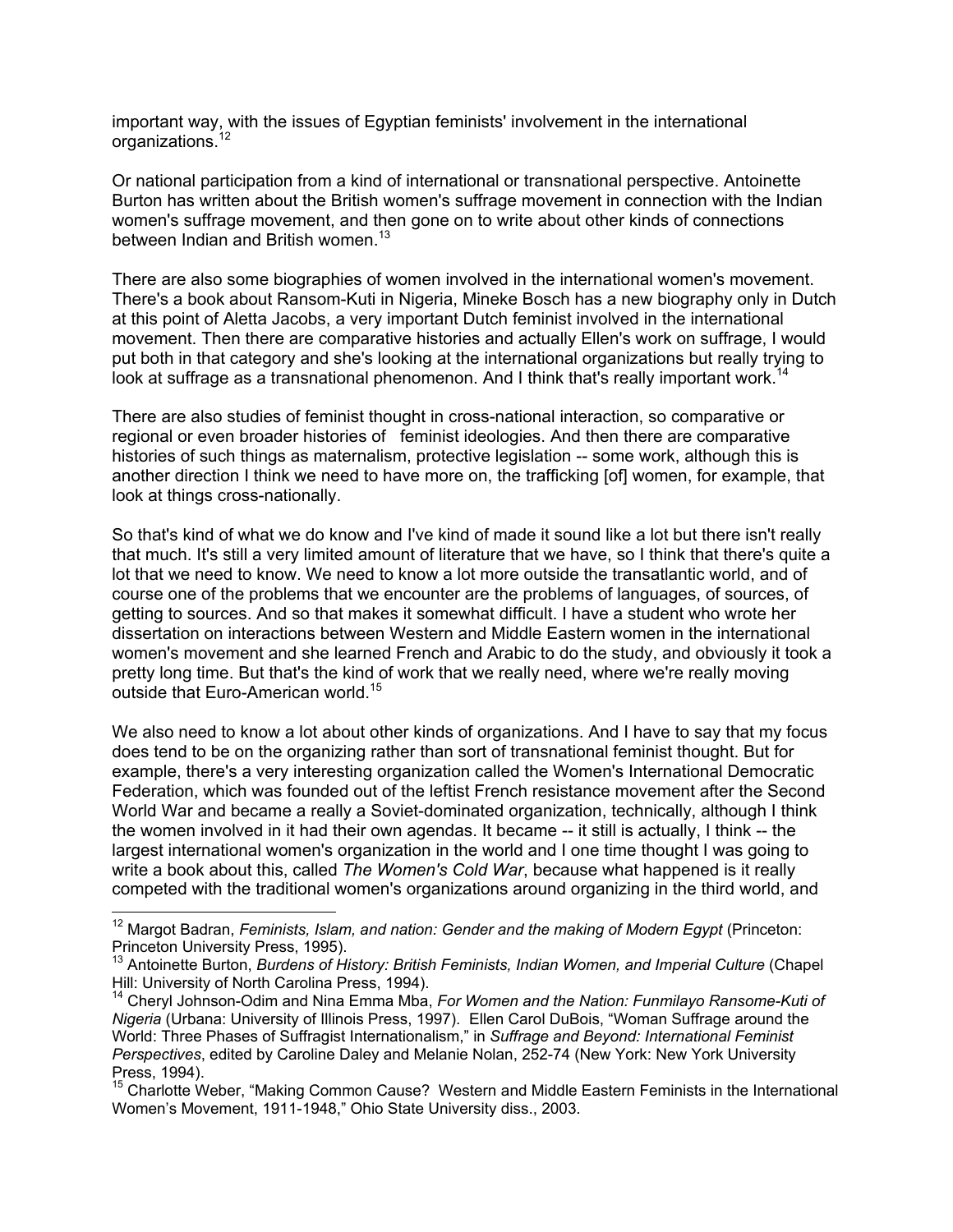so a lot of the third world countries belonged to and participated in the Women's International Democratic Federation. We know almost nothing about it. And again there are some language issues involved in that but the archives, as far as I know, they were in East Germany -- they're in Berlin -- and it's an absolutely wonderful topic.

There's also an organization that was founded in the early 20th century called the International Council of Women of the Darker Races, which was founded by African American women and attempted to bring together all women of color throughout the globe. It didn't really take off but there were some conferences in the Caribbean that did have some kinds of interactions and again we know very, very little about it.

And then about socialist women's organizations, we don't know very much about those at all. We also need a history of women's activism in the United Nations. We know very little about how what was going on before the Second World War fed into what was going on after. And where all of this came from. There's a whole history there, I think, that we need to know and I think we really need to know contemporary transnational feminism, which everyone has been talking about in very interesting ways, what kind of connections there are to earlier forms of activisms.

And one of the things that Ellen has written about, and I've commented on as well, is how when we look at the women's movement or women's movements transnationally, when we look at suffrage transnationally, you have to rethink the whole question of waves. Not so much that there are waves, but that the waves are not all happening at the same time in the same place. So what struck me in the organizations that I looked at is that in the period that we think of as the decline of feminism in Europe and the United States, after 1920, that's when feminism and the women's movement is taking off all over the world. So, we really have to think about those kinds of issues.

The second question about methodology and approach -- I always think about one of my very stodgy colleagues at Ohio State who always told graduate students when they were asked about their methodology to write, "I used the standard historical methodology." [laughter] Because in fact we never talk about it in history, we just go to archives, we read documents and we don't really think about what it is that we're doing.

But the one thing I want to say about that is that it seems to me that there are two very different approaches to looking at transnational feminism historically. One is to do original archival research, which I think is very important and we need a lot more of but that obviously and immediately limits the scope of what you can do. You cannot go to every archive in every country in the world to study everything that ever happened. So even, for example, my own work where I was looking at these organizations I used the organization documents but they still tended to be pretty dominated by certain kinds of countries and then to get more stuff I went to places like Paris, Berlin and Amsterdam where I could read the languages that were going to be in the archives. So I tried to get a perspective on things but we're still missing what was going on from countries that were not either as integrally involved in those organizations or countries where people were corresponding with people in other countries not in one of the official languages, which were always English, French and German.

So that's one kind of strategy. And the other is to do syntheses of existing secondary works, which also requires language competence because if we only read things in one language then we won't necessarily get everything. But that's another approach that I think is possible because there's a lot of good work out there in national organizations and we could kind of bring those all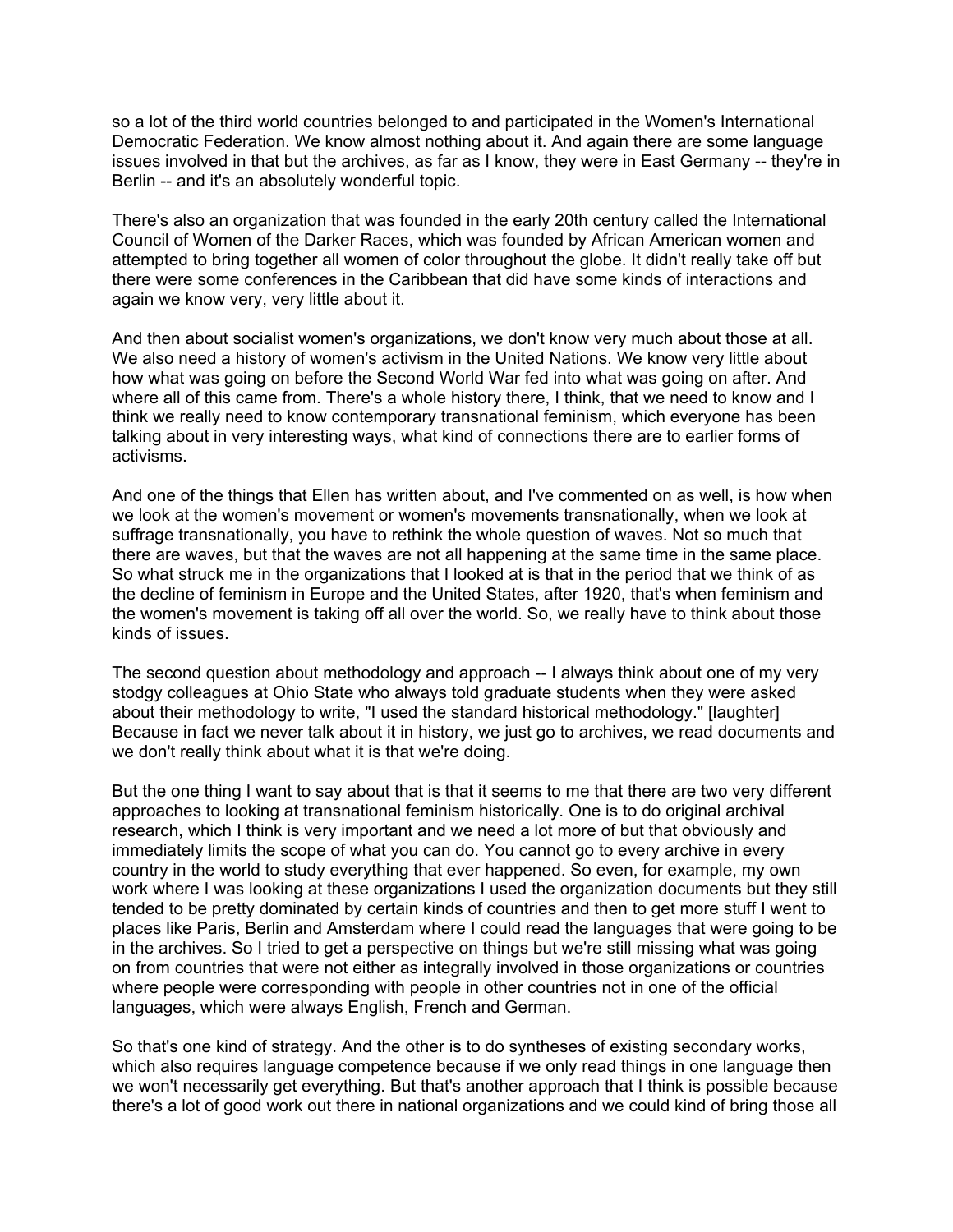together. And what all this makes me think of is how much more we should be thinking about collaborative projects -- organizing people in all different countries to be focusing on a particular topic, a particular organization and I'd love to see something like the feminist response to the trafficking of women that starts in the League of Nations in 1920s from really multiple national perspectives. So that's one question.

The question of how the field of history deals with intersectionality -- I think what's really important is to be aware of the way that transnational organizing was exclusionary, often involuntarily exclusionary. So the ways that decisions were made about organizing, the obvious one is always, and this is still true, if you have to travel to go to conferences to be a part of a network or an organization, you have to have resources. What was true for the organizations I studied, you either had to be wealthy or you had to be such a prominent worker if you didn't have the resources yourself, in your national organization that somebody else would pay for you to go. So the question of finances is an obvious one, but then of course there are a million other ways that organizations are exclusionary.

I think its important to be aware of that and of the way that global power relations and now, in the contemporary context, the phenomenon of globalization has an impact on feminism and women's movements. And so I think those are the most important things to think about.

In terms of the relationship between scholarship and contemporary transnational women's movements, it seems really clear to me that the flow in terms of history is from contemporary movements to the scholarship. That people wouldn't even be really interested in the topic if we didn't have contemporary transnational feminism. That it's what makes us think about the topic, it's what makes us think about the pitfalls and the problems and I think that's really important. Whether there's a return flow is kind of an interesting question. I brought this from the International Alliance of Women, which started as the International Women's Suffrage Alliance, and they had their 100th anniversary in 2004 and the Dutch secretary sent me this anniversary edition that they put together on the whole history of the organization because she read my book, which I thought that is so exciting, that somebody who's still involved in this organization. So I don't know whether there's a flow back but I hope that there is.

I guess the thing that I think history has the potential to contribute is that by studying the past of transnational organizing, it's very clear about the pitfalls. It's very clear about the ways that women from the Euro-American world practice what I call feminist Orientalism, and I mean that not just in terms of the Middle East or Orientalism in a narrow sense, but really in a very broad sense in terms of the way that they thought about the world. The way that they constructed organizations that involuntarily excluded a lot of women, the notion of feminist imperialism in terms of both thinking and practice. So those are the pitfalls. The question that remains for me is whether we have answers to those, whether looking at the pitfalls, looking at the problems, and looking at the possibilities gives us answers for how to organize better. [applause]

# **Ellen DuBois**

Well, I just want to say, I think many of my premises were wrong but somehow the effect was fabulous. I think these premises about disciplinary distinctions -- I think everybody brought a different perspective but the perspectives are related to each other and it's clear that the discussion that we have is through our capacity to draw on different traditions and bring them together in an interdisciplinary practice. We have about a half an hour left, certainly before Nayareh has to leave, so I want to suggest a slightly altered way to go ahead. I want to give the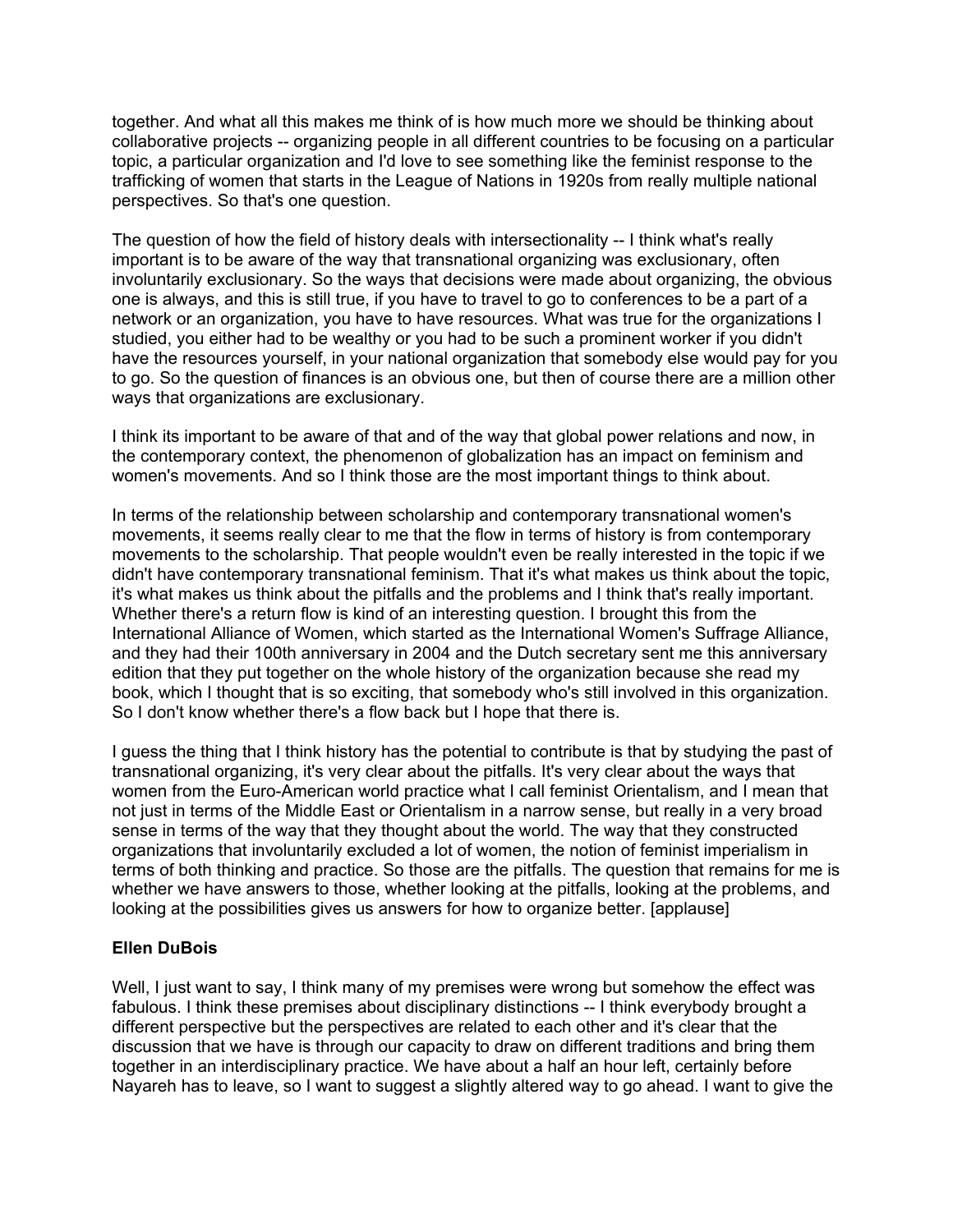participants a chance to respond, if they'd like, to each other, and then go to the audience. So, does anybody have something -- ok they have nothing to say? [laughter] Ok.

**Blackwell** I might have something to say in a minute.

**DuBois** So I think we'll open it up ---- so who's ready to plunge in? I can see that nothing that anybody said stimulated any thoughts.

**Q** The question that I was thinking about, and I want to thank you all for participating -- it's such a beautiful day, there's all sorts of things you could do outside -- but I was glad to hear the word inductive, that is you start from the movement and then go to the theory because that's sort of my theoretical orientation and therefore what happens is you then demystify some of the things for women on the ground, which is what I would like to do. At any rate, one of the things I couldn't quite figure out, and perhaps you can help me with this, I remember hearing that the work I was doing, which had to do with violence against women, was not important for women in the South, that this was a bourgeois American thing. And then I wasn't sure -- what did I know? I thought, maybe they're right? So I went to an enquentro in Buenos Aires -- I don't know how long ago, but some time ago, and all they were talking about, on all the bulletin boards and stuff, was battering. So the question is -- this seems almost like a universal, that wherever vou go. women are concerned with certain forms of violence, particularly battering -- how would that work out into what I've been hearing here?

**DuBois** That was Pauline Bart, and from now on I'm going to ask you to say your name. Kathy?

**Q** I'm Kathy Sheldon and my own work is on African women's history, so I wanted to actually not have a question but add a couple of comments about African stuff, which was, except for a couple of comments from Leila was really absent from this discussion, and think that's a shame really. One thing I appreciate is that Maylei commented about the growing intersection between Latin American studies and Chicano studies and I think that African studies has had a very different trajectory, that pan-Africanism has been a major factor in both African studies and African American studies and the cross fertilization has been really important, including for women. I think that's one example that can be seen having a much longer history, perhaps, of this kind of going back and forth between North America and other parts of the world. I'm never sure what to say -- third world, developing world -- you know how these terms are not right anymore but we haven't really found a good one to replace them.

I wanted to mention that there's a very good book out -- this a different topic slightly, but still in Africa. Margaret Snyder and Mary Tadesse have written a book about the women's movements within the UN in Africa. So it's looking at what Leila was saying is missing, this study of women in the UN. It's a very good book but it really just focuses on African UN women's stuff.<sup>16</sup>

**DuBois** This is reminding me -- we're going to compile a bibliography and put it on the web.

**Sheldon:** And then I just had to personally respond to Leila's comment that as historians we don't look at methodology, because I just got a book this week that I have a contribution in. It's a book of methodology and African history. It's a huge book -- it's got about twenty essays -- but my essay is specifically on writing about women in African history and it looks specifically at the

 $16$  Margaret C. Snyder and Mary Tadesse, African Women and Development : a History (Johannesburg: Zed Books), 1995.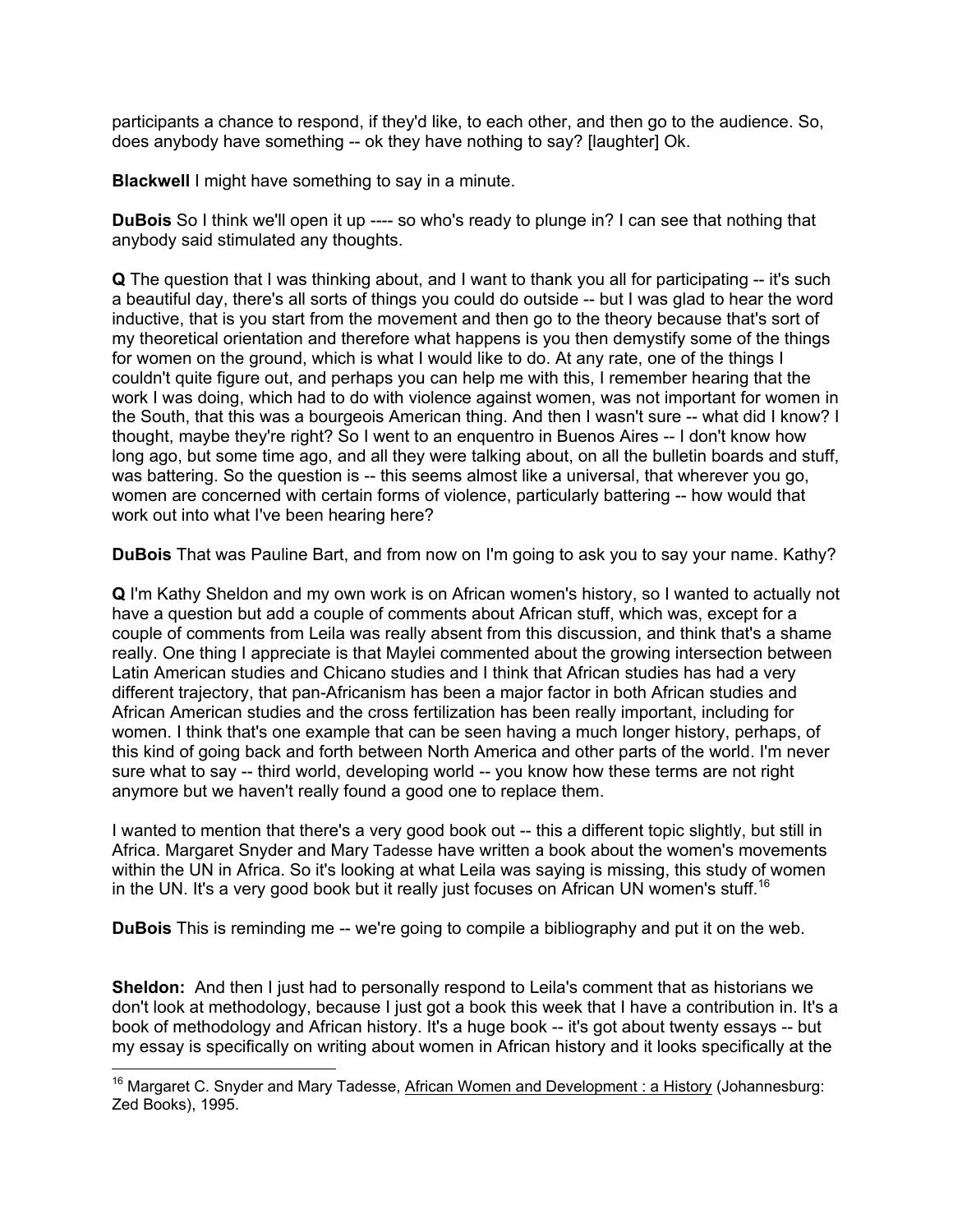kinds of methodologies that we've had to use. Africa is a little bit different problem because there's such a limited set of documents. I mean going to the archives is not what we do when we're doing African women's history because there's very little there, but I have an essay in that book that talks about the kinds of methodologies that we can use to try and learn about African women, their history and social movements and all kinds of things.<sup>17</sup> So, sorry I don't have a question but I just wanted to add that because I thought it was important.

# **DuBois** Others?

 $\overline{a}$ 

**Q** I just have a quick question. A few of you raised this issue, or this question around global media and global media access and I was just wondering if some of you all could speak to -- Dr. Blackwell spoke a little more directly to it -- around questions of access, questions of technology and I'm just wondering how that might inform building a transnational movement or in what ways your research has addressed that or not addressed it.

**DuBois** Ok, I think we'll stop on these three and then get another three. So, who would like to respond to any of these?

**Blackwell** Concerning the question about violence against women , there's been research by two political scientists, Margaret Keck and Kathryn Sikkink, and their book is called *Activists*  Beyond Borders.<sup>18</sup> They map out how the international women's movement has used what they call frame alignment around human rights discourse, to align all these struggles for violence against women. So, all kinds of battering, rape, militarization -- I mean, every kind of violence you can think of around the framing of international human rights. And so they have a pretty rich chapter on its pitfalls and its successes and how it's been aligned really well to create an international movement, or at least an international framework in which people can talk about the multiple forms of violence that women face in a shared conversation.Part of what I was saying in my talk is trying to pay attention to the way movement activists are revitalizing and coopting and reworking discourses like human rights and navigating the complex structures of the UN and making them their own. Because they could be this abstract set of rights, but it's how people are actually utilizing them and creating them as a norm -- and sometimes it backfires. Sometimes in local communities it's like, "Well that's a foreign idea," so sometimes it doesn't work. But in a certain way it has at least created a global framework in which to have a conversation about violence against women.

**Tohidi** I totally agree with Maylei about this and about the importance of human rights framework. In many countries we don't have that luxury of even looking at the shortcomings of the human rights framework. That's the only thing that internationally we have there to use, to build coalitions around. And violence is an issue that, at least as far as women in the Middle East are concerned, is a subject that is the most unifying issue, around which most coalitions that I know of have been built. In Iran, for example, it is a less politicized issue. Something that is not as politically dangerous to address. They don't necessarily address state violence, although they talk about it, but Iran's violence, domestic violence, all sorts of violence -- and they use also the UN definition of violence, which is still useful -- and they make coalitions. The first open rather massive demonstration that happened last year in Tehran during International Women's Day was about violence against women, although that demonstration itself was violated. It was attacked by some vigilantes. But they have realized and there has been debates

<sup>&</sup>lt;sup>17</sup> John Edward Philips, ed., What is African history? Rochester: University of Rochester Press, 2005).<br><sup>18</sup> Activists beyond Borders : Advocacy Networks in International Politics (Ithaca: Cornell University

Press, 1998).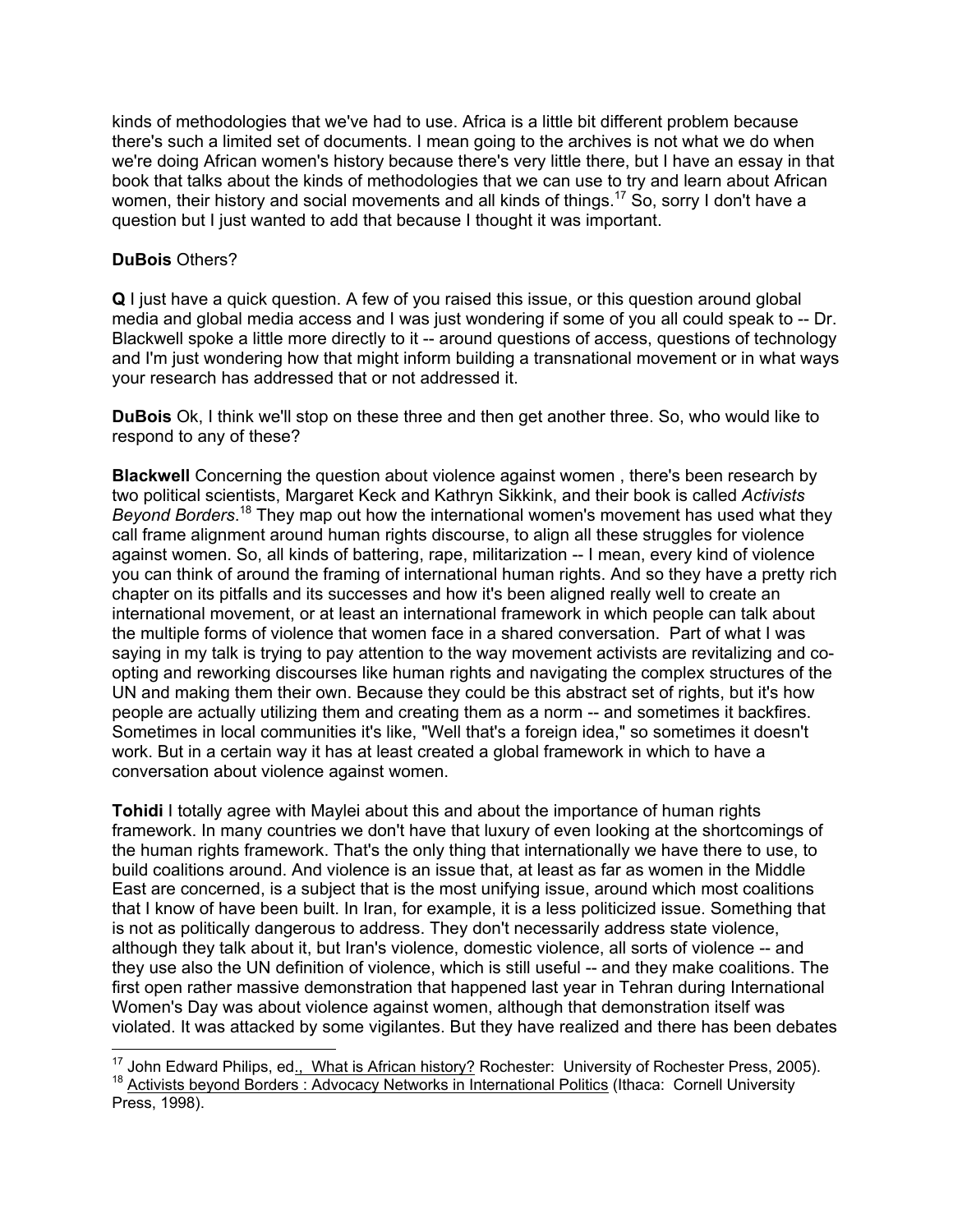that that is the most important and less politicized -- that we can agree on and can build coalition, not only at the local level, but also at national and international, transnational levels.

**Rupp** I just wanted to say that the issue of violence was one that the international women's organizations dealt with in the early 20th century, and they actually saw it is as one of the kind of bonds of womanhood, as they would have put it. That they saw this as something that women experienced in different contexts. At the same time, I think a lot of the kinds of reactions that you're describing -- you can see the ardency of that as well because it was an issue very fraught with nationalism and racism so that it depended, especially the question of rape in wartime, could be used in very nationalist ways, was used in very racist ways. That was a real issue for the organization.

**Peterson** Let me start by saying something about the Africa thing and then something about the violence thing. I think it's a very interesting point and I don't know how to generalize for this, but if you look particularly at the post-UN, post-45 period, we use global as if it's a monolithic thing. But different parts of the world come into discourse about women's issues at different times under different rubrics. So in the 1960s, when the name of the game is international development, which is something that's completely flooded with Cold War stuff going on and which is particularly embedded in the United Nations context, Africa was where it was at. The Commission on the Status of Women concentrated on Africa. Now it seems to me in the age of globalization, and particularly post-Cold War, it seems to me that first Asia came into view with this sort of development of particularly Southeast Asian economies. And then, of course, the Middle East has come into view in the in the 21st century. So I do think that different parts of the world draw attention at different times in different historical contexts and in different international political discourses. So we have to sort of read through those in order to be able to make all of these things talk to each other. It is . Let me just leave it at that.

**Tohidi** On the one hand, you know the global media has been helping the cause of women and feminists, and expansion of feminist discourse and feminist consciousness. But on the other hand, because it has been controlled, almost monopolized by western powers, it is always a source of suspicion and not very reliable source. Sometimes it induces or produces backlash rather than helping. There are attempts to create alternative media. There is increasing effort in this regard -- I'm not talking about medium like al-Jazeera that have been created in the Middle East, for example -- but I'm talking about women who are trying to create alternative media. There's a growing number of webloggers, Internet journalism in different languages. Interestingly, in a country like Iran which has a very repressive government and also an Islamist one, proportionally speaking Iranians are using weblog and the Internet extensively -- I think they are either the third or fourth one in the world -- there has been a huge emergence of interest in weblogging, as if the Internet has become the space for communication, for free exchanges of ideas and also for self expression. If you read some of these weblogs, you see how free they are and how intimate and how they are redefining, for example, sexuality. They talk about everything, and how personal they are. There are all sorts of weblogs and Internet journals which are just opposite to what the Islamic ideology was trying to construct about womanhood and manhood and the sexual relationship and sexuality. So that's why media is very important but unfortunately, because of too much -- how you can say that – "mediazation" of struggles, those struggles that get international, global media attention gain precedence and privilege over the ones we don't hear about. So we keep hearing about terrorism, about all the negative aspect of what's going on in Third-world countries, but we rarely hear about the important, local struggles that are taking place, which will hopefully and are more likely to result in profound changes from below and bottom-up democratization . We don't hear much about them because they don't get the global media attention. So that is the dilemma. Those very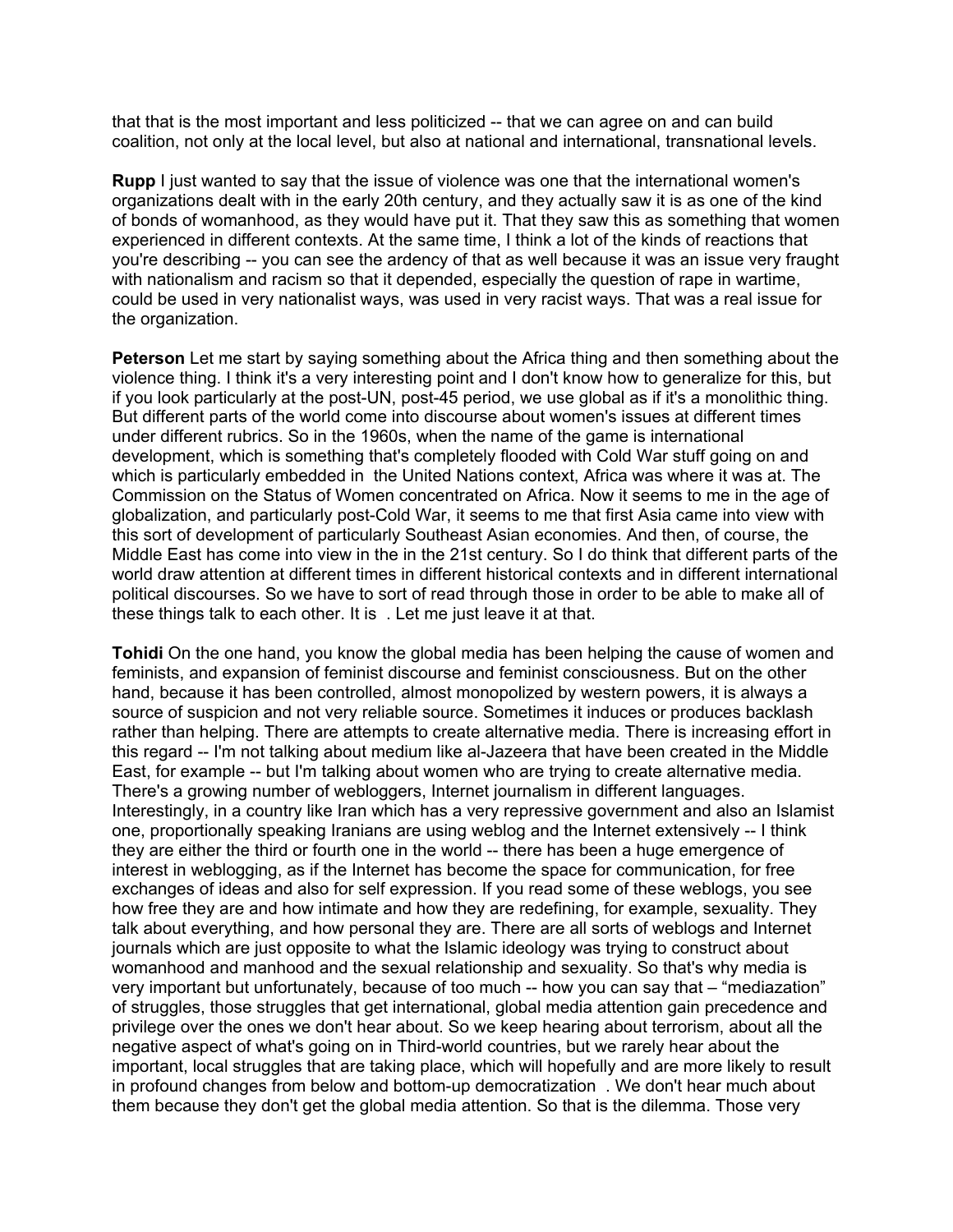sensational stories get the global media attention, but not the one that you need to be patient about. They are not very sexy or sensational.

**Rupp** I think just to add to that that maybe it's important in trying to walk through the question, the implication that distinguish between media -- in which case I think many of us assume we're talking television and the kind of public media that are very much controlled and dominated not just by the West but by elite interests as in reflect in corporate capitalist, patriarchal and western imperialists. It's not all of the rest really. Right now it's pretty much the United States imperialist project that is determining a militaristic, anti-terrorism rhetoric that you hear. So there's the media and their control domination by particular interests that are the intersection of a variety of hierarchies, and then there are the technology -- as in the Net, which is a much different situation in regard to the political economy of it. So in so far as the Internet still reproduces the differential access that is reflected in, you have to have a computer or you have to have electricity, or if you don't, then it reproduces those particular class in geopolitical dynamics and gender ones as well. But there is some difference between who controls what's being mediated, publicized, and who has access to communication more generally, which clearly affects movements.

**Blackwell** Well, I just wanted to comment on the media question really quick. I think actually that media and culture is really, really critical to transnational flows and transnational feminism because it's providing alternative ways of hooking in. You'll see, as much as the U.S. is a cultural imperialist dominant world megaforce in bad ways, it's interesting that you'll see Palestinian hip-hop, hip-hop from South Africa, feminist hip-hop from all over the globe. So that people actually -- and this is a more cultural studies approach -- take those cultural flows and rework them and then put them back out. It's important to think about how people do that and rework film genres and cultural flows and there is an alternative media, an alternative cultural movement. And then some of the stuff around gay and lesbian organizing is real important exchanges between the Chicana lesbian feminists and Mexican lesbian feminists on digital artist, Internet work -- you know, it's happening. And then the unevenness is an important thing - - not just about technology but about the means and modes of representation. So I always tell my students, because they have this idea that the Zappatistas were this post-modern revolution in indigenous folks who are in the highlands typing away on the Internet [laughter] -- or the intergalactic network as it was called -- but that's a solidarity effort, that that whole Zappatista thing was around solidarity work. But even having said that there are uneven flows of access to the Net and technology, I work with indigenous women organizers who organize in the highland and come into small towns where there's one phone there. And they'll get online to send you an email. So even as hard as it is to have access, people do realize that email and Internet are essential tools for organizing.

# **DuBois** More questions]

**Q** Hi, I'm Sondra Hale, anthropology and women's studies. First I think, great panel, so I thank the five of you. Well, I don't know how to ask this question, but I'm really troubled about the critique of international feminism, post-colonial studies and so on, being partially responsible or attempting to or resulting in the erasure of women of color feminist theories and activism. But I'd like to be able to account for more than we have. I mean, Maylei goes some direction and being able to describe it for us and analyze it and so on, but I'm trying to look at some of the causes, especially considering that many of the global south theorists -- they're women of color also. So what are we seeing? Are we seeing a class issue? Are we seeing an international class issue? Say, if we look at the class of the subaltern theorists, or we look at the class of the post-colonial discourse theorists, certainly we're dealing with upper-class academics, but is this the entire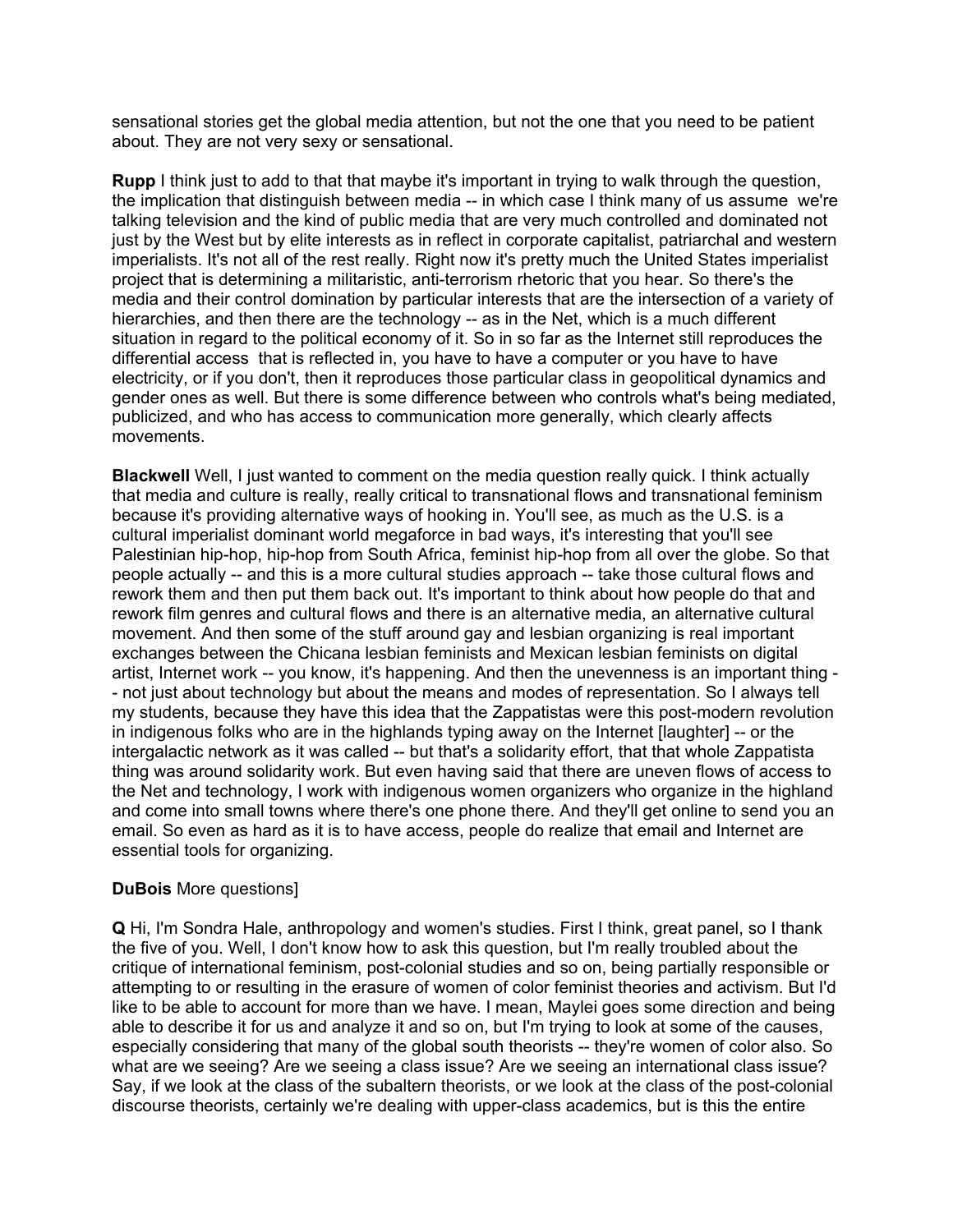explanation or is there something peculiar going on in this country with regard to the way in which abstract theories, in fact, lose people on an everyday basis and lose the politics of everyday life?

**Q** Kelly Lytle Hernandez, department of history. Spike, I was really taken by your idea of feminization as denigration and a move away from embodied identity as a gender. I was wondering if you can tell us if that was bubbling up from what's happening on the ground or something that you're collecting out of the scholarship.

**Q** Good afternoon. Rosios Ama... Rodriguez from Guatemala. So I apologize for my limitation, not only with the language but to transmit my ideas properly. My congratulations to all of you for the activity and for the panel. Secondly, because of the background I come from, so-called third world or developing country, I am very concerned about how you are approaching the oppression and discrimination that women face due to gender, ethnic and economic structure. Thank you.

**Q** Hello, my name is Richard Rish.... I'm a psychology major, third year. I have a question you might have addressed recently in the past few questions, but I'll just ask it again and see if you can add something to that. I was wondering about what are the best countries in the world you could look at for feminism succeeding, and what are the worst countries in the world, like Iran, Asia or Africa. What could be done, like changing them into democracies or the Internet or hip hop, or what positive social events in the country ...[inaudible] What kind of positive things could do to help where women are getting mutilated or whatever in countries, and things like that? And also focus some of the positive things that are happening with women in the world. Thank you.

**Peterson** Kelly is it? Thank you very much for your point. Basically it seems to me, in trying to be one among a number of people trying to draw some productive linkages and connections between the issues of intersectionality, how to see in more complex ways and especially how to bridge the gap that keeps returning of theory and practice, or discursive cultural phenomena and manifestations or the social science/humanities thing, all of those divides. That feminization is denigration affords one possible way to do that because it just opens up so many possible ways of thinking about economic devalorization, the devalorization of women's bodies and not just women's bodies, but gay men's bodies and migrant bodies and all of those who are denigrated, devalued, trivialized, rendered exploitable, devalued and rendered 'dispensable' by their association with feminine characteristics. So it's at one level simplistic, and it's just a particular leverage point that I've tried to pursue as I've said, particularly because it's easy enough to do when you're dealing with economic issues. It plays out so obviously in regards to who we do not pay or take seriously as workers and what kind of work do we value. It also feminizes work. So it works for me and I just offer it as a larger rubric and how well it works for others, we'll have to see. I'll be happy to talk to you later about it.

**Blackwell** I want to speak to Sondra's question. And it's not so much a critique of post-colonial theorists as a critique of how we are using post-colonial theory and transnational feminism without putting it into conversation with the ways transnationalism operates in the West. So this is more an internal conversation about our disciplines and our fields because that's how the questions were framed, more than the theorists themselves. Because my problem isn't really around the theorists -- the dichotomies between theory and practice are important to raise and bring up, but mostly it's having some awareness and thoughtfulness about how we might be reinscribing things that we worked really hard as a field to overcome. And so thinking about how that works -- and it speaks to your question as well about how are we account for the